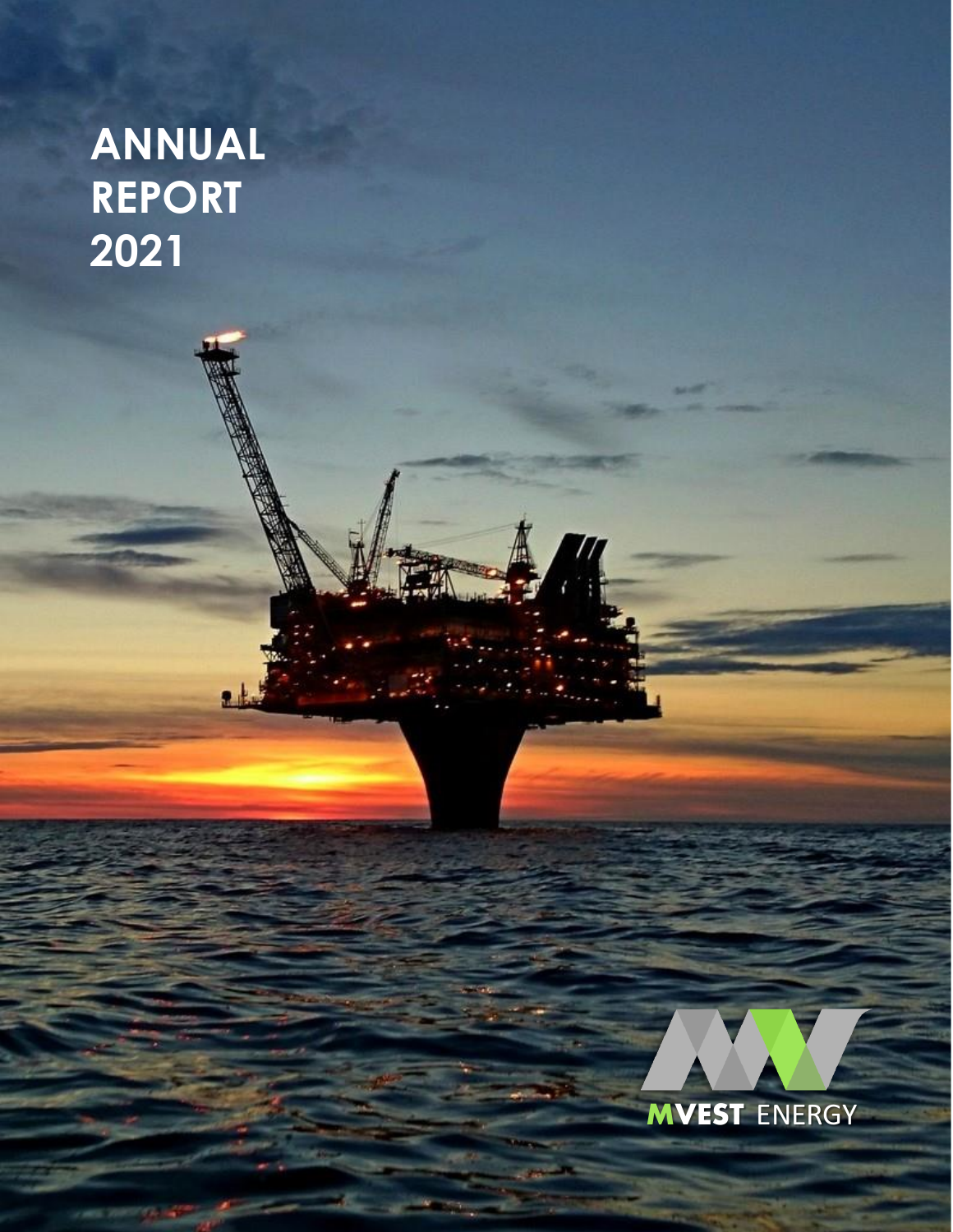# **TABLE OF CONTENTS**

| 1. |  |
|----|--|
| 2. |  |
| 3. |  |
|    |  |
|    |  |
|    |  |
|    |  |
|    |  |
|    |  |
|    |  |
|    |  |
|    |  |
|    |  |
|    |  |
|    |  |
|    |  |
|    |  |
|    |  |
|    |  |
|    |  |
|    |  |
|    |  |
|    |  |
|    |  |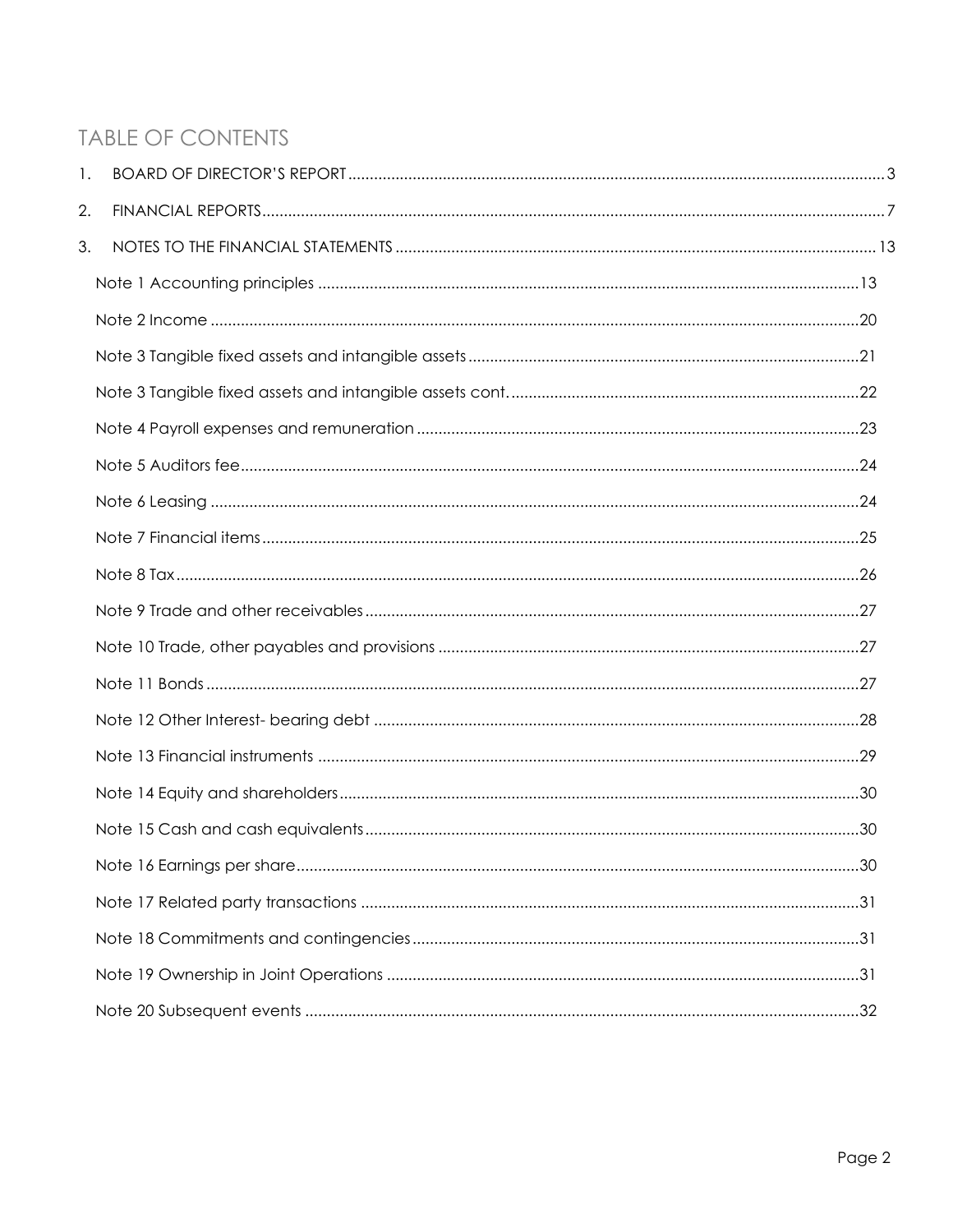# <span id="page-2-0"></span>1. BOARD OF DIRECTOR'S REPORT

# **Board of directors' report**

#### **Key events in 2021**

On 12 November 2021 M Vest Energy announced the purchase of 7.56% working interest (WI) in Draugen, 4.4424% WI in Brage, and 0.8% WI in Ivar Aasen from Neptune Energy Norge AS ("Neptune"). In addition to the oil and gas producing fields, the transaction includes a 1.2092% WI in Edvard Grieg oil pipeline and 1.8138% WI in Utsira High gas pipeline.

The transaction will give M Vest Energy estimated revenues for 2022 of around NOK 500 mill, compared to NOK 63 mill in 2021. For 2022 the expected production is 1,700 – 1,800 barrels of oil equivalents per day.

Effective date for the transaction is 01.01.2022, and government approval was received in March 2022.

Through the transaction, and as of 1 January 2022, M Vest Energy AS will become a fully integrated E&P company with oil and gas production, exploration activity, infrastructure ownership and potential development projects. With high oil and gas prices driven by strong demand and a supply side that suffer from years of under investments, M Vest Energy is well positioned for the future.

#### **About M Vest Energy**

M Vest Energy is based in Bergen and was founded in 2015. In 2016 the company acquired assets and staff from Atlantic Petroleum Norge AS. In December 2016, the new energy business was approved as a license holder on The Norwegian Continental Shelf (NCS), and in January 2017 M Vest Energy was awarded its first license by the Ministry of petroleum and energy in the licensing round. By year end 2021 the company held a 5% ownership in Polarled Joint Venture, and various ownerships in exploration licenses. An agreement to acquire working interests in three producing fields effective from 1 January 2022 had also been signed in 2021.

Our strategy is to optimise and develop the existing portfolio within the frameworks available. Further, the company is actively working to uncover the new opportunities that arise as a result of rapid changes in the sector. M Vest Energy aims at always being ahead of technology development, particularly the utilisation of digital technology.

The company shall conduct its business in a way that minimises footprint on the climate and environment, and especially be in the forefront when it comes to reducing emissions to air and water. ESG will be central in the day-to-day operations. In the producing assets we work towards implementing less CO2-intensive sources of energy for the platforms, as power from shore on Draugen, and floating windmills on Brage. Ivar Aasen will be powered with electricity from shore, expected from Q4 2022. M Vest Energy will also introduce green chemicals for cleaning produced water. If implemented, this will reduce the amount of oil in water, and less red listed chemicals will be released to sea.

#### **Financial review**

M Vest Energy prepares and presents its accounts in accordance with simplified IFRS. It is the opinion of the board that the annual accounts give a true and fair view of M Vest Energy's assets and liabilities, financial position and results. The board is not aware of any factors that materially affect the assessment of M Vest Energy's financial position as of 31 December 2021, or the result for 2021, other than those presented in the board of directors' report or that otherwise follow from the financial statements.

Total revenues were MNOK 63.3, (5.6 in 2020). The increase is due to the acquisition of a 5% share in the Polarled gas pipeline in Q4 2020. Operating loss for the year was MNOK 14.7 (53.6 MNOK in 2020), where the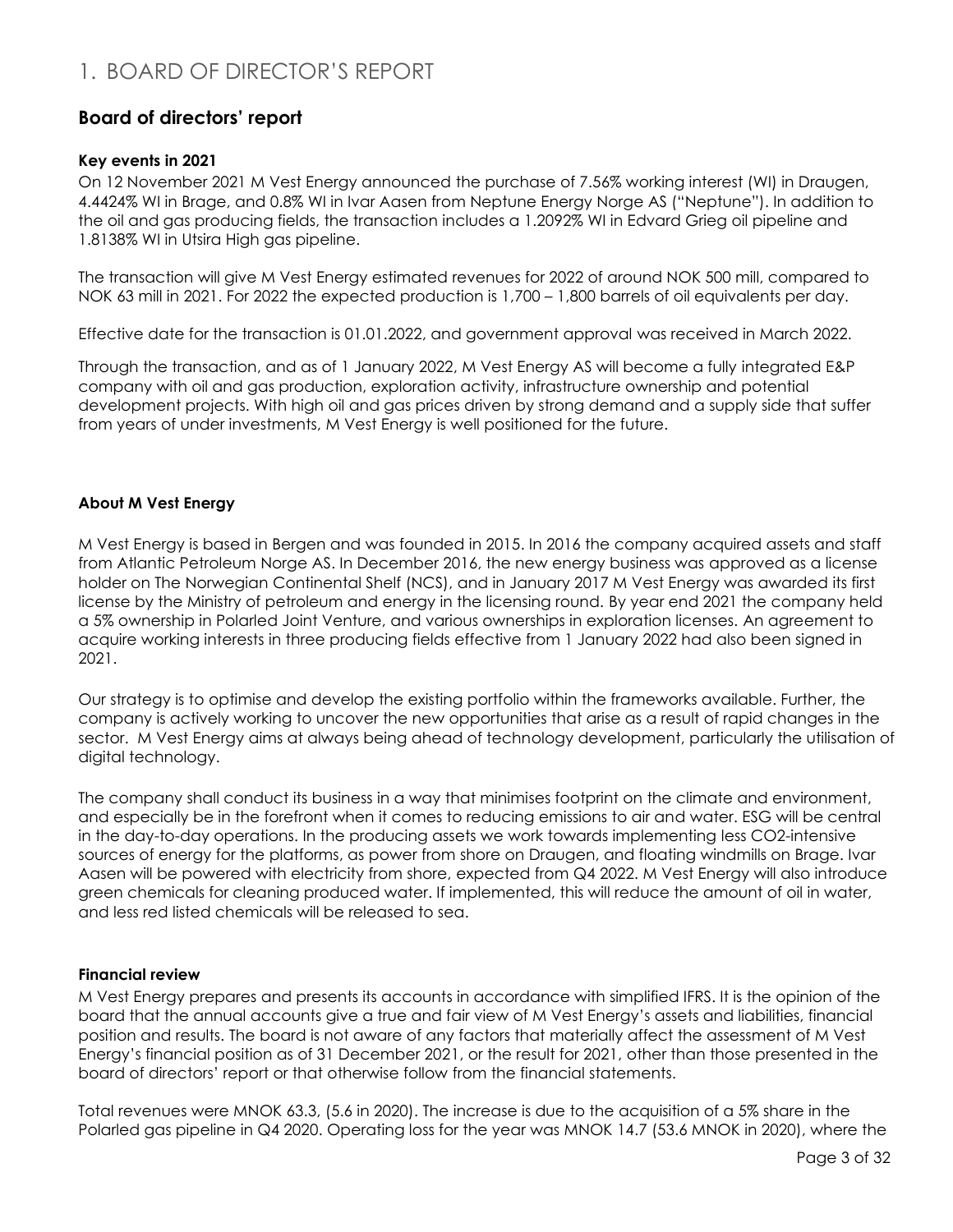improvement from 2020 was caused by an increase in revenues. The total operating expenses amounted to MNOK 78.0 (59.2 MNOK in 2020).

Finance income amounted to MNOK 0.0 (1.0 MNOK in 2020), and finance cost amounted to MNOK 23.2 (MNOK 8.6 in 2020).

Profit/loss (-) before income tax was MNOK -37,9 (-61,1 in 2020). Tax income/expense (+) amounted to MNOK 10.5 (44.2 in 2020), whereof tax refund/payable (-) amounted to MNOK 17.6 (40.2 in 2020). The effective tax rate of 27.8% (72.3%) deviates from the standard tax rate of 78% mainly due to financial items which are deducted with a lower tax rate.

Net profit/loss (-) was MNOK -27.4 (-16.9 in 2020).

Total assets at year-end amounted to MNOK 300.2 (341.8 in 2020). The main reason for the decrease is reduction in tax receivables, deferred tax assets, and depreciation of assets.

M Vest Energy has recognised tax refund of MNOK 17.6 (40.2 in 2020).

The equity by year end was -7.1 MNOK, (-2.4%), down from 20.3 MNOK by year end 2020.

The interest-bearing debt was MNOK 294.1 in 2021, compared to 310.4 MNOK in 2020. The net decrease in interest-bearing debt is due to a net decrease of the exploration financing facility with SEB.

The company's cash flow from operating activities was MNOK 39.4 (9.9 in 2020). The main reason for the difference between the operating loss and the cash flow from operating activities is the tax refund of MNOK 40.1 that increase cash flow from operations but is not included in the operating result. Cash flow from investment activities was negative by NOK 2.6 (243.2 in 2020).

Net cash flow from financing activities was MNOK -39.4 (248.0 in 2020), mainly related to interest paid and net repayment of Financing Facility debt.

Cash and cash equivalents at the beginning of the year was MNOK 26.3 (11.5 in 2020). At balance sheet date, cash and cash equivalents amounted to MNOK 23.7 (26.3 in 2020), giving a net change for the year of MNOK -2.6 (14.8 in 2020.)

#### **Operational review**

The company currently holds ownership in seven exploration licenses on the NCS. One of these, PL 528 (Ivory), are currently being evaluated for development and operation (PDO), four are being evaluated for their exploration potential, and in the last two a decision to drop the license is taken. In addition, the company holds a 5% ownership in the Polarled pipeline that transports gas from Aasta Hansteen and surrounding areas to the Nyhamna gas processing plant. The ownership in Polarled is estimated to cover the company's operational expenses.

The initial budgets for Polarled presented by the operator included tariff income from the Dvalin gas field in 2021. Test production on Dvalin showed elevated levels of mercury. These are levels that do not compromise the Polarled pipeline, but are too high for the Nyhamna Gas Plant where mercury filters need to be installed. M Vest Energy estimate a negative impact on the revenues for 2021 of approximately 18 MNOK due to the delayed start-up. Planned start-up on Dvalin is Q1 2023.

#### **Going concern and liquidity**

Pursuant to §3-3 of the Norwegian Accounting Act, the board confirms that conditions for continued operation as a going concern are present for the company, and that the annual financial statements for 2021 have been prepared under this assumption.

The company's equity is lost, and negative by 7 MNOK by the end of 2021. The equity has decreased each quarter of 2021, and to mitigate this, and to improve the financial position of the company, the board approved the acquisition of three producing fields on the NCS, including two pipelines. The expected effect of this acquisition is positive contribution to the equity, and a positive contribution to the liquidity. A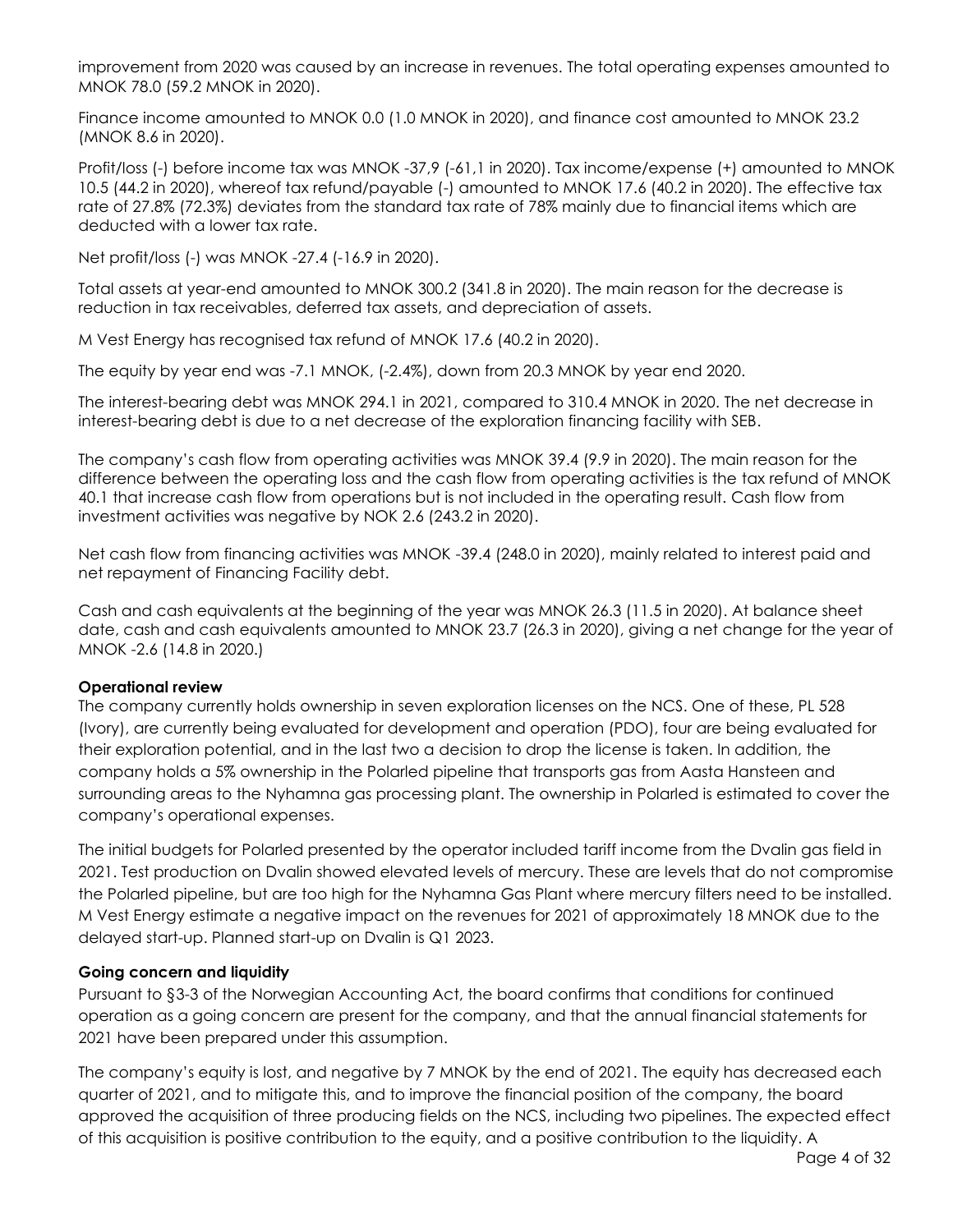shareholder loan of MNOK 120 is obtained to finance the acquisition from Neptune. In light of this transaction, that was completed 31/3-2022, the board considers the financial position and liquidity going forward to be adequate, as the cash balance by year end, combined with operational cash flow from operations and other available sources of financing are expected to be sufficient to finance the company's commitments in 2022. However, as the profit and cash flow from producing fields are highly dependent on oil and natural gas prices that now are on high levels, but with high volatility, there is risk related to a potential drop in oil and gas prices as well as risk related to timing of liftings of oil, that could lead to a need for further liquidity. No such arrangements are in place at report date.

#### **Organisation**

At the end of 2021, the company consisted of thirteen people, two women and eleven men. The management team consisted of two men and one woman. The sickness absence rate was 1.4%, and no injuries are recorded. The sickness absence rate is considered low. The working environment is perceived as good. During 2021 the opportunities for socialising has continued to be reduced due to covid-19, but the management have catered for informal Teams-meetings where the management share company information, and the employees share what they have been working on. This provides a space where colleagues can meet and discuss, also when isolated at home. Nevertheless, the board and management look forward to arranging activities to promote an even better working environment in 2022.

The company strive to provide equal opportunities for all based on qualifications, where gender, ethnicity, sexual orientation or disabilities are not relevant factors. This applies both to existing employees, as well as for potential candidates to vacant positions.

The company operates in an industry where the operations could potentially pollute the external environment. The company works actively together with license partners to reduce any such negative impact on the environment.

#### **Insurance for board members and officers**

The company has an insurance policy for the board members and the officers for potential liability to the company and third parties. The board considers the coverage to be reasonable.

#### **Corporate social responsibility**

The company's management system has defined processes for procurement, employee rights, employee conduct and anti-corruption practices. Our ability to create sustainable value in the long term, fully depends on our ability to apply high ethical standards in all that we do. This is the basis for a trust-based and binding relationship with the community, our owners, employees, partners, customers and suppliers.

#### **Subsequent events and outlook**

The oil and gas industry is associated with risks related to fluctuating oil and gas prices as well as operational issues. The company will from 2022 have a production of around 1800 boed, and the level of revenues from this production will fluctuate with market pricing of oil ang gas. The management team is exploring opportunities to reduce risk related to such revenue fluctuations. The income from Polarled is tariff based and determined by the Norwegian Authorities and is thus not affected from fluctuating gas prices.

In January 2022, the company was awarded participating interests in two licenses on the NCS by the Ministry of Petroleum and Energy under the Award in Pre-defined Areas (APA) for 2021. PL1156 and PL1161 will both be operated by OKEA. PL972 has been relinquished in 2021.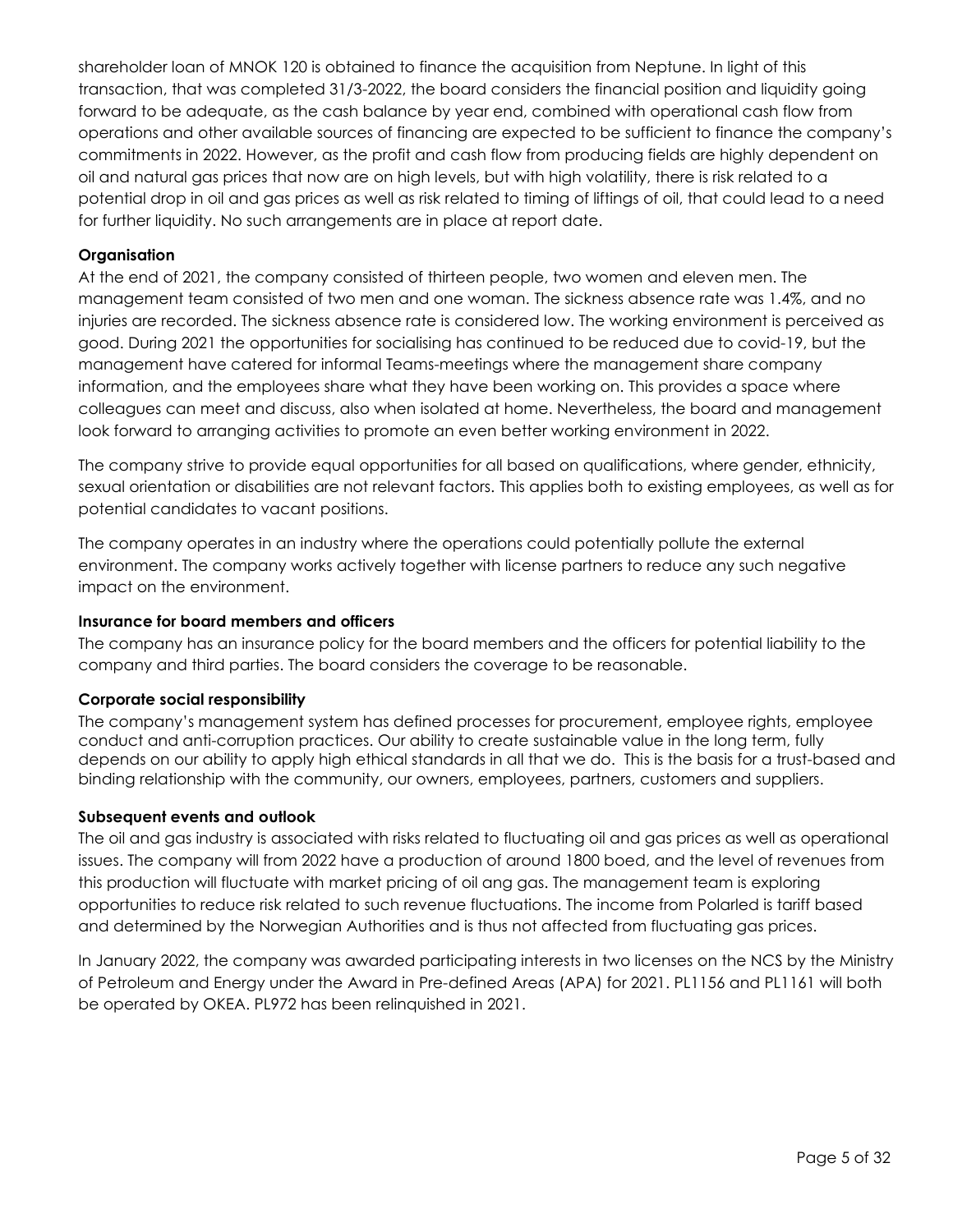# **The board of directors**

#### **Lars Moldestad – chairman of the board**

25 years management and project experience from Norway and internationally. CEO Petrolia Drilling with operations for Petrobras Brazil, PEMEX in Mexico and Exxon in South Africa. Finance Manager in Odfjell Drilling. Project leader for construction of four jack-ups and three semi jack-up rigs at Jurong Shipyard (today owned by Seadrill and Maersk). Finance manager for DNO during acquisition of UNOCAL. Financial project leader for DNOs UK approval process with Department of Trade and Industry. Numerous board member positions (Bergens Rederiforening, KS Deepsea Bergen, Eurotrans, Neumann and several oil and gas service companies). Participated in the establishment and qualification of M Vest Energy.

#### **Johan Kr. Mikkelsen – board member**

Working with Norsk Hydro, Mr. Mikkelsen has 45 years refining, offshore drilling production and project experience. Mainly in Norway, but also for 12 years in UK, Canada and Brazil. He has held positions as Asset Owner and Senior Vice President (SVP) for Oseberg, Troll, Brage, Njord and Fram fields and SVP for 8 years for all Hydro drilling operations on the NCS and Internationally. In Canada he was Country manager for Norsk Hydro Oil and Gas, responsible for partner operation offshore East Canada (Hibernia, Terra Nova). In Brazil he held positions as Project Director and later Production Director for Statoil Brazil Peregrino Project, constructing 2 production/drilling platforms and one FPSO worldwide, before hook up and commission in Brazil. He later headed Statoil Sub Sea Improvement Project SIP with corporate steering committee. He retired from Equinor in 2014 and continued as CTO in Perestroika AS up to 2020. Several board positions (ie BoD Songa Offshore, Chairman and BoD EMGS, Chairman M Vest Water).

#### **Jonny Hesthammer – board member**

30 years E&P experience. Solid production and exploration experience from Canada (1yr) and Norway (29yrs). 11 years in Statoil working with production on Gullfaks and redetermination of Statfjord. Strong scientific and commercial track record. Top management experience from, and founder of, several oil companies (Rocksource, Emergy Exploration, Atlantic Petroleum Norge, M Vest Energy). Strong subsurface knowledge with numerous peer-reviewed scientific publications.

**Board of directors, Bergen, 29 April 2022**

Lars Moldestad Johan Kr. Mikkelsen Jonny Hesthammer Chairman of the board Board member Board member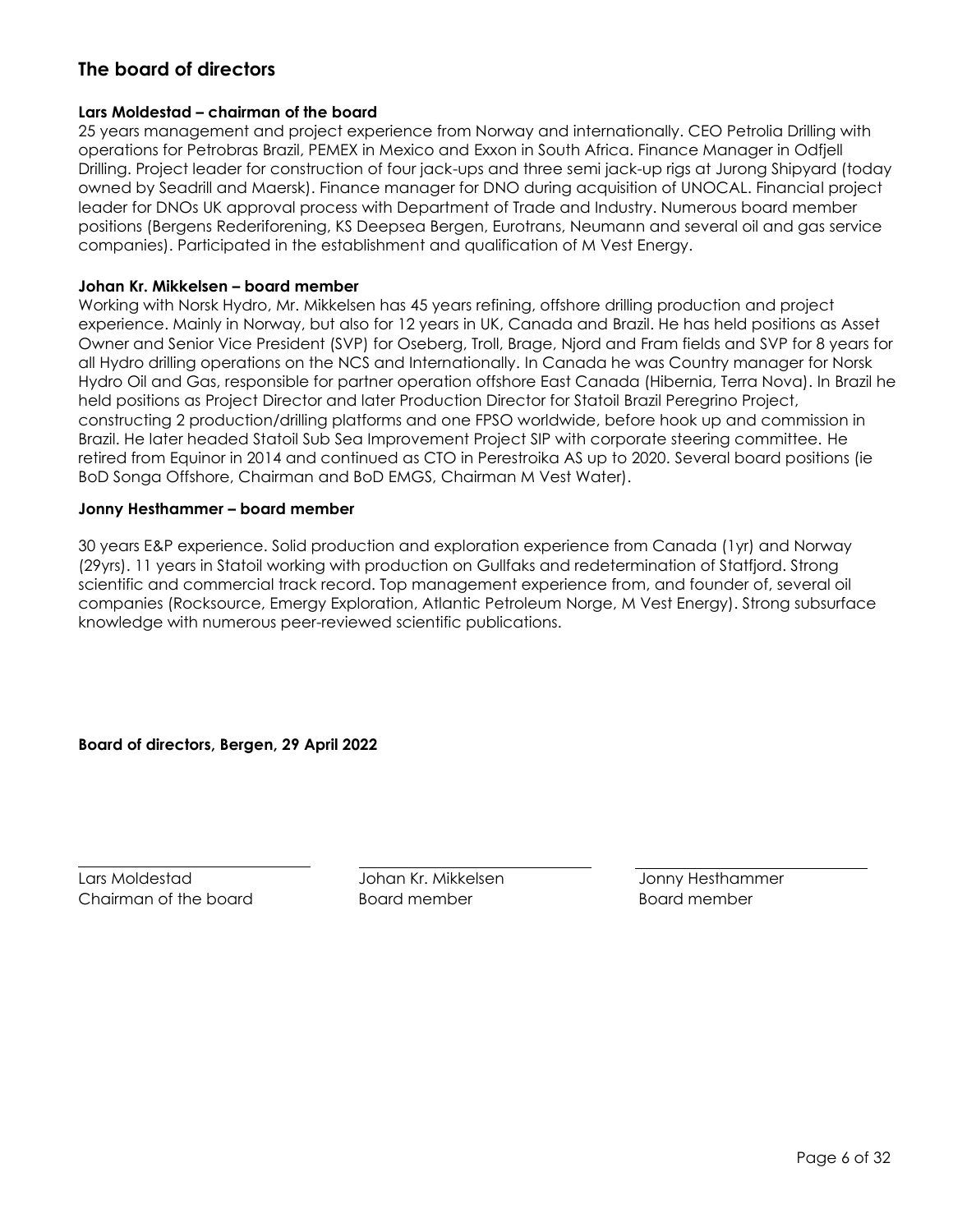# <span id="page-6-0"></span>2. FINANCIAL REPORTS

#### **INCOME STATEMENT**

|             | <b>NOK</b>                             |                | 31.12.2021    | 31.12.2020 |
|-------------|----------------------------------------|----------------|---------------|------------|
|             |                                        | <b>Note</b>    | 2021          | 2020       |
|             | Tariff revenue                         | $\overline{2}$ | 62 545 319    | 5 507 984  |
|             | Other income                           | $\overline{2}$ | 731 250       | 57 850     |
|             | <b>REVENUE AND OTHER INCOME</b>        |                | 63 276 569    | 5 565 834  |
|             | Production costs                       |                | 2 2 4 6 7 7 2 | 202 426    |
|             | <b>Exploration expenses</b>            |                | 27 448 774    | 20 265 496 |
|             | Depreciations                          | 3              | 13 128 627    | 2 260 814  |
| STATEMENT   | Payroll expenses                       | $\overline{4}$ | 25714418      | 27 880 849 |
| PROFIT/LOSS | Other general and administrative costs | 5              | 9 442 469     | 8 558 848  |
|             | <b>Total operating expenses</b>        |                | 77 981 060    | 59 168 434 |
|             | <b>Operating loss</b>                  |                | (14704491)    | (53602600) |
|             | Finance income                         | $\overline{7}$ | 30 470        | 1 033 675  |
|             | Finance cost                           | 6,7            | 23 195 074    | 8 556 206  |
|             | Loss before taxes                      |                | (37869096)    | (61125131) |
|             | Tax expense (+)/income (-)             | 8              | (10459076)    | (44182147) |
|             | <b>NET LOSS</b>                        |                | (27410020)    | (16942984) |
|             | Other comprehensive income             |                |               |            |
|             | <b>Total comprehensive loss</b>        |                | (27410020)    | (16942984) |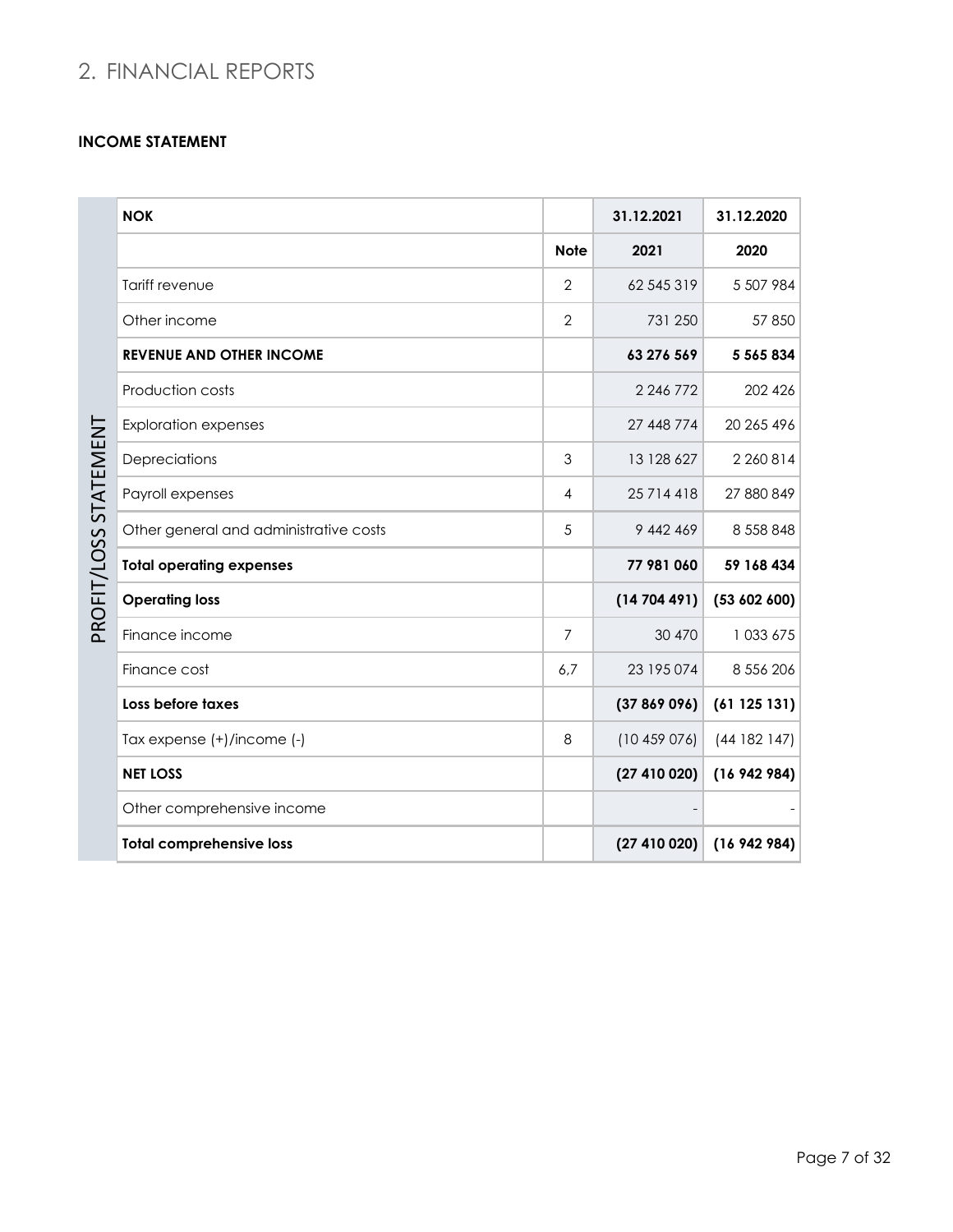#### **STATEMENT OF FINANCIAL POSITION**

| ETS.<br>455       | Intang  |
|-------------------|---------|
|                   | Deferre |
|                   | Other i |
|                   | Tangib  |
|                   | Proper  |
| لبا<br>도<br>도     | Right-c |
| بت<br>UU<br>Z     | Total n |
| ব<br>⊿L<br>⊲<br>⋒ | Receiv  |
|                   | Trade   |
|                   |         |

| <b>NOK</b>                             |             | 31.12.2021  | 31.12.2020  |
|----------------------------------------|-------------|-------------|-------------|
|                                        | <b>Note</b> | 2021        | 2020        |
| <b>ASSETS</b>                          |             |             |             |
| Intangible assets                      |             |             |             |
| Deferred tax assets                    | 8           | 9 450 523   | 16 730 539  |
| Other intangible assets                | 3           | 1 422 252   | 1 079 184   |
| <b>Tangible fixed assets</b>           |             |             |             |
| Property, plant and equipment          | 3           | 231 632 110 | 241 398 485 |
| Right-of-use assets                    | 3           | 1 503 258   | 2 596 536   |
| <b>Total non-current assets</b>        |             | 244 008 142 | 261 804 744 |
| <b>Receivables</b>                     |             |             |             |
| Trade and other receivables            | 9,13        | 14 686 257  | 13 508 825  |
| Tax receivable from exploration refund | 8           | 17 762 046  | 40 169 171  |
| <b>Cash and cash equivalents</b>       |             |             |             |
| Cash and cash equivalents              | 15,13       | 23 701 454  | 26 313 840  |
| <b>Total current assets</b>            |             | 56 149 758  | 79 991 835  |
| <b>TOTAL ASSETS</b>                    |             | 300 157 900 | 341 796 578 |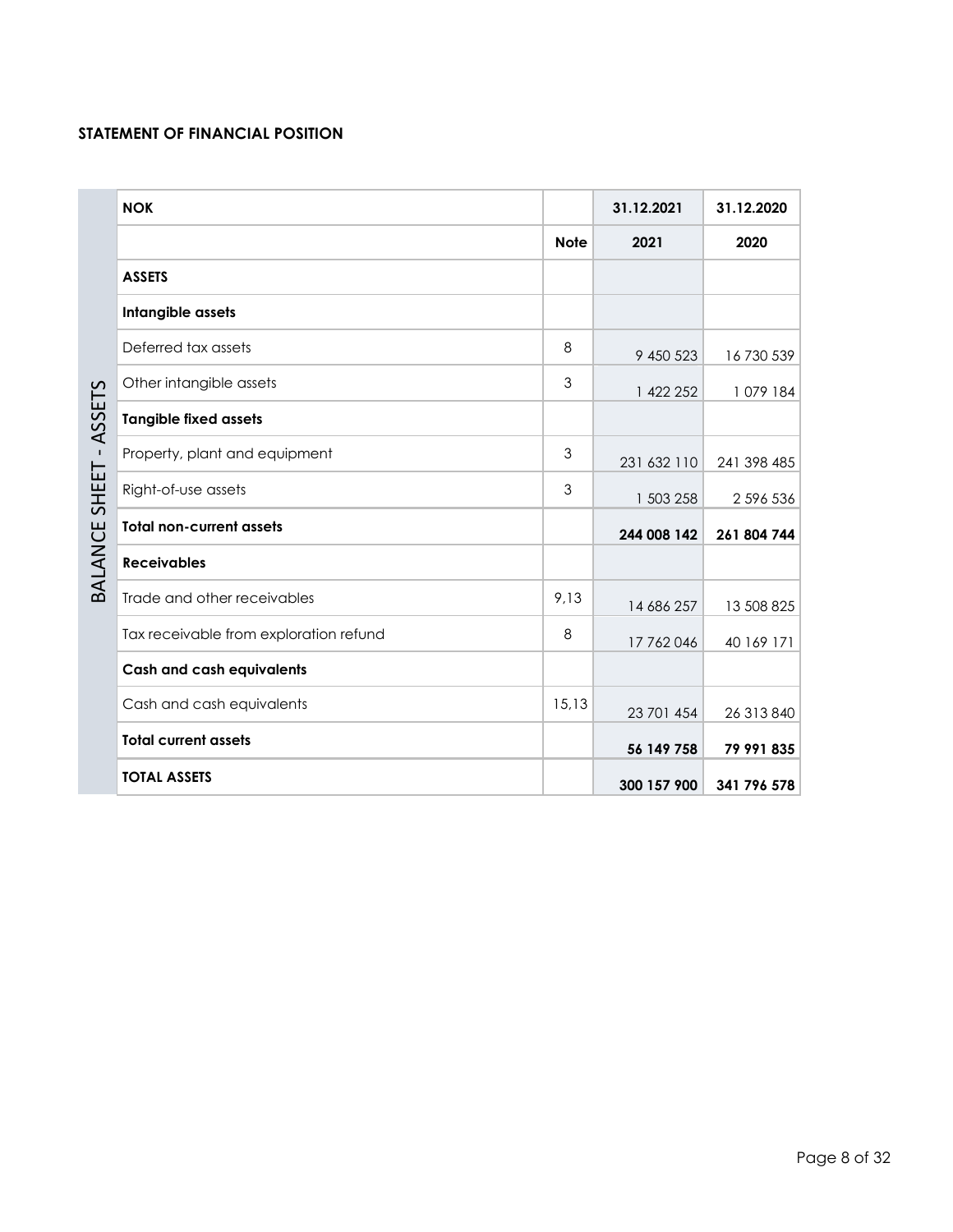# **STATEMENT OF FINANCIAL POSITION**

|                          | <b>EQUITY ANI</b>       |
|--------------------------|-------------------------|
|                          | Equity                  |
|                          | Share capi <sup>-</sup> |
|                          | Share prem              |
|                          | Accumulat               |
| В                        | <b>Total equity</b>     |
|                          | Non-curren              |
|                          | Long term I             |
|                          | Long-term I             |
| ш<br>ı                   | Total non-c             |
| 6<br>щ<br>Ţ              | <b>Current liat</b>     |
| $\overline{S}$<br>ш<br>Ć | Trade, othe             |
|                          | Exploration             |
| മ                        | Short-term I            |
|                          |                         |

| <b>NOK</b>                            |             | 31.12.2021  | 31.12.2020  |
|---------------------------------------|-------------|-------------|-------------|
|                                       | <b>Note</b> | 2021        | 2020        |
| <b>EQUITY AND LIABILITIES</b>         |             |             |             |
| Equity                                |             |             |             |
| Share capital                         | 14          | 75750       | 75750       |
| Share premium                         |             | 98 137 410  | 98 137 410  |
| <b>Accumulated loss</b>               |             | (105283732) | (77873713)  |
| <b>Total equity</b>                   | 14          | (7070572)   | 20 339 447  |
| <b>Non-current liabilities</b>        |             |             |             |
| Long term bonds                       | 11          | 275 000 000 | 275 000 000 |
| Long-term lease debt                  | 6,12        | 478 189     | 1 585 139   |
| <b>Total non-current liabilities</b>  |             | 275 478 189 | 276 585 139 |
| <b>Current liabilities</b>            |             |             |             |
| Trade, other payables and provisions  | 10,13       | 13 127 724  | 11014789    |
| <b>Exploration financing facility</b> | 12          | 17 500 000  | 32 734 643  |
| Short-term lease debt                 | 6,12        | 1 122 560   | 1 122 560   |
| <b>Total current liabilities</b>      |             | 31 750 283  | 44 871 992  |
| <b>Total liabilities</b>              |             | 307 228 472 | 321 457 131 |
| TOTAL EQUITY AND LIABILITIES          |             | 300 157 900 | 341 796 578 |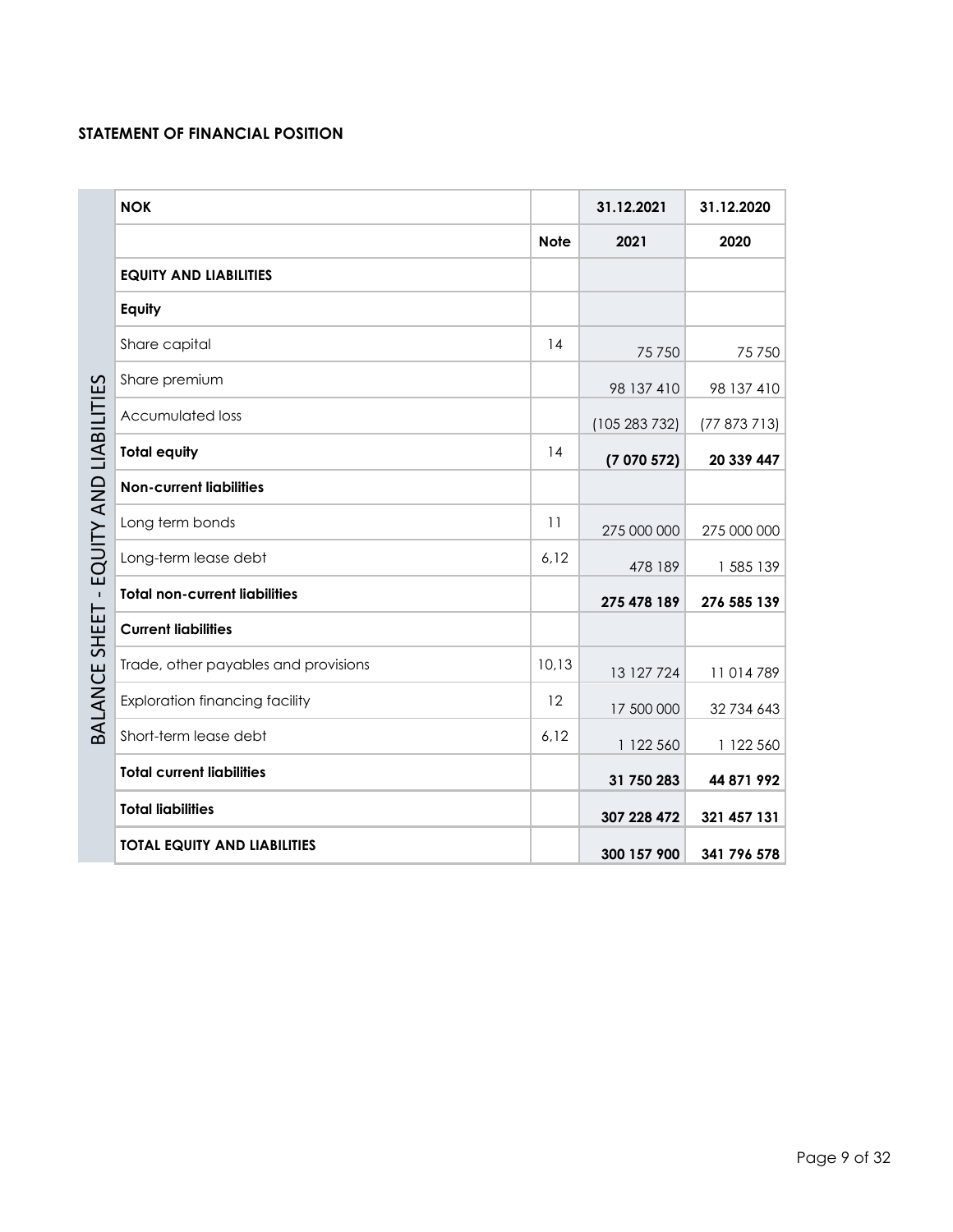**Board of directors, Bergen, 29 April 2022**

Lars Moldestad **Johan Kr. Mikkelsen** Johny Hesthammer Chairman of the board **Board member** Board member **Board member**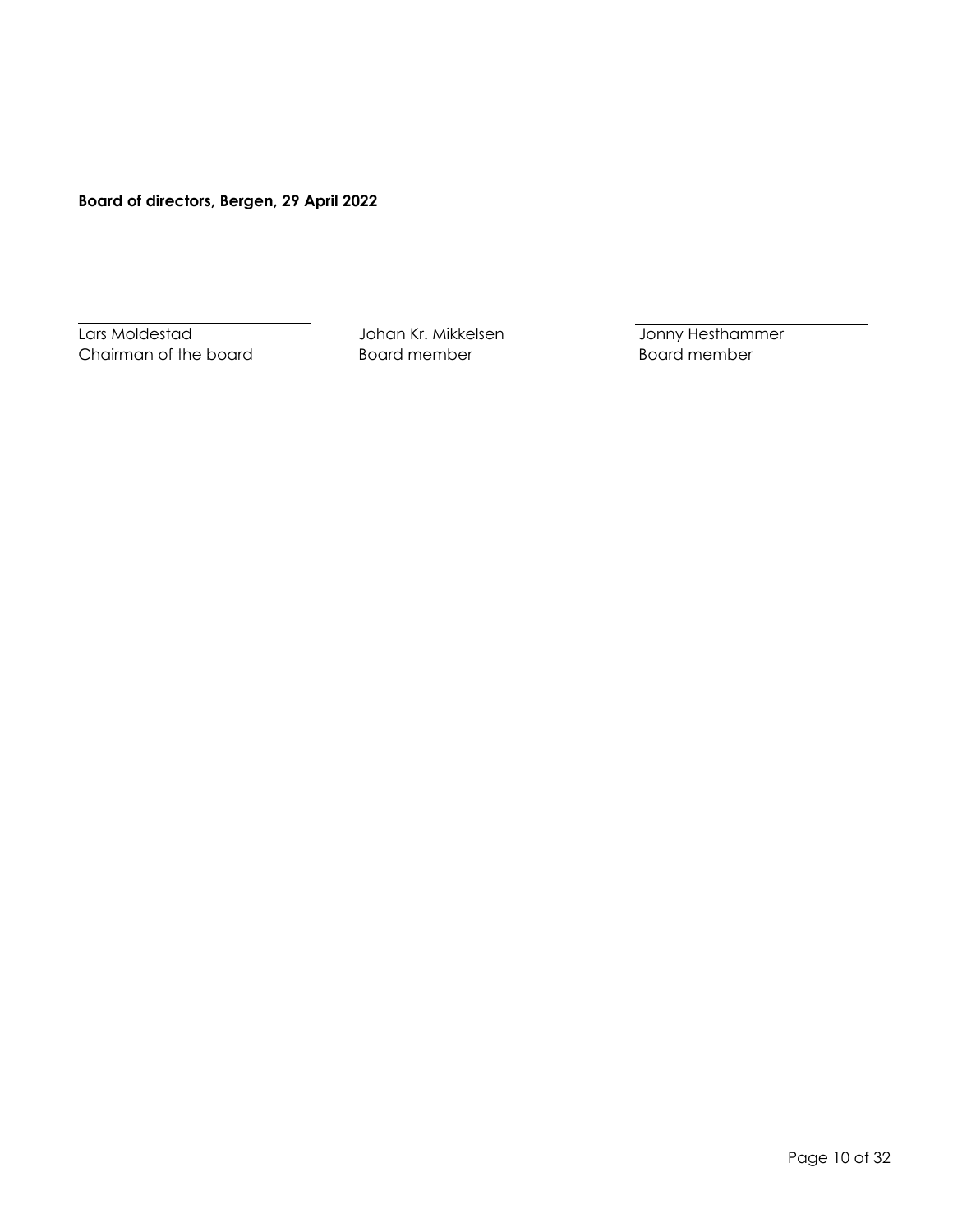# **STATEMENT OF CASH FLOW**

| <b>NOK</b>                                               | <b>Note</b> | 2021        | 2020          |
|----------------------------------------------------------|-------------|-------------|---------------|
|                                                          |             |             |               |
| Profit/loss before taxes                                 |             | (37 869 096 | (61125131)    |
| Depreciation                                             | 3           | 13 128 627  | 2 2 6 0 8 1 4 |
| Tax refund                                               | 8           | 40 146 217  | 72 648 835    |
| Interest expenses and interest on lease debt             | 7           | 23 084 956  | 8 144 587     |
| Changes in inventories, accounts payable and receivables |             | 935 502     | (11989605)    |
| Net cash flow from operating activities                  |             | 39 426 205  | 9 939 501     |
| Capital expenditures                                     | 3           | (2612041)   | (243 173 974) |
| Net cash flow from investment activities                 |             | (2612041)   | (243 173 974) |
| Drawdown on exploration facility                         | 12          | 17 500 000  | 40 457 000    |
| Repayment of exploration facility                        | 12          | $-32734643$ | -73 634 357   |
| Net proceeds from bond issue                             | 11          |             | 275 000 000   |
| Net proceeds from other debt                             | 12          |             | 10 000 000    |
| Interest paid                                            | 7           | (23017750)  | (2,600,812)   |
| Payments on lease debt                                   | 6           | (1174157)   | (1181162)     |
| Net cash flow from financing activities                  |             | (39426550)  | 248 040 669   |
| Net change in cash and cash equivalents                  |             | (2612385)   | 14 806 195    |
| Cash and cash equivalents at start of period             | 15          | 26 313 840  | 11 507 645    |
| Cash and cash equivalents at end of period               | 15          | 23 701 454  | 26 313 840    |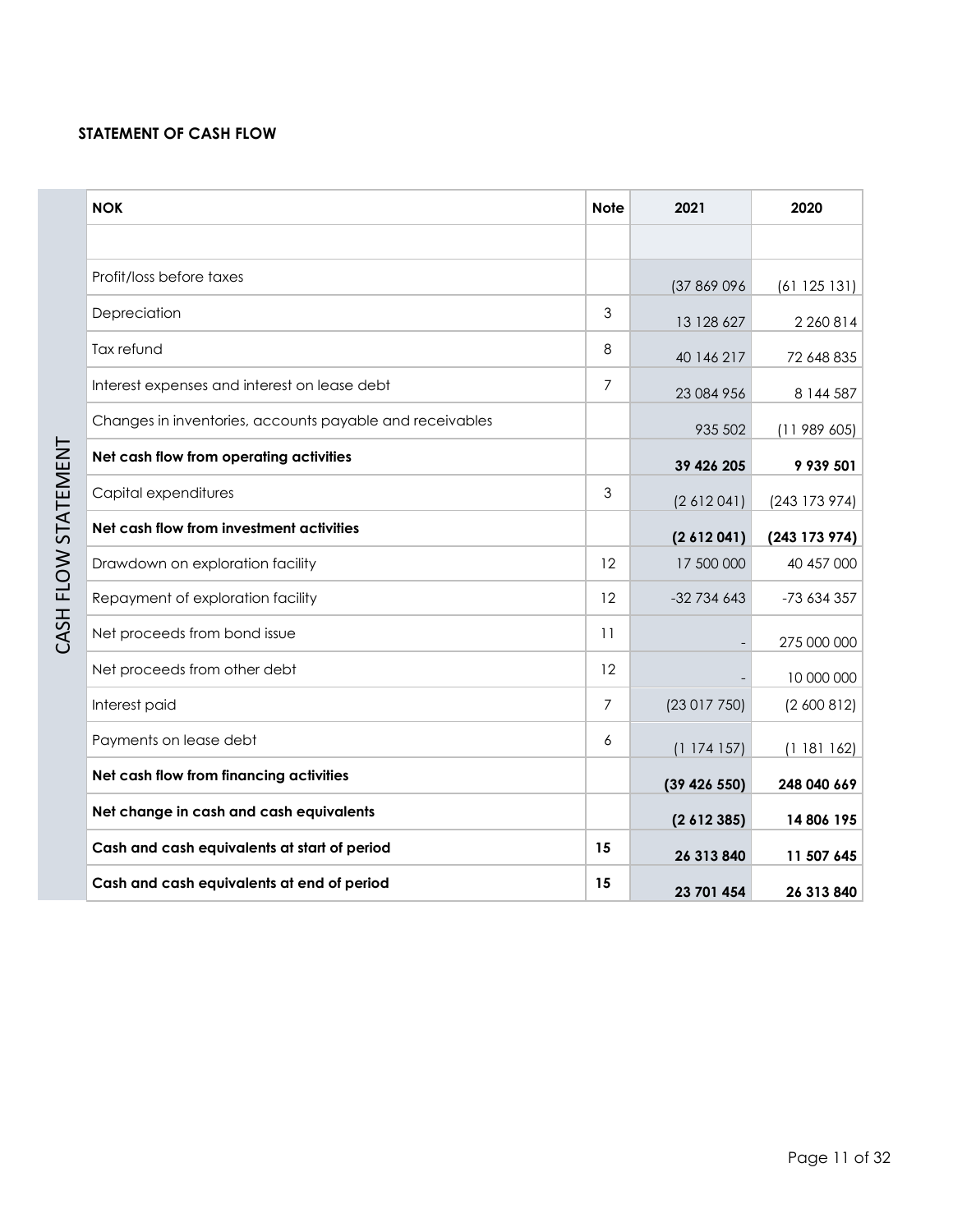#### **STATEMENT OF CHANGES IN EQUITY**

| <b>NOK</b>                               | Share capital            | Share premium | <b>Retained earnings</b> | <b>Total equity</b> |
|------------------------------------------|--------------------------|---------------|--------------------------|---------------------|
|                                          |                          |               |                          |                     |
| Shareholders' equity at 1 January 2021   | 75 750                   | 98 137 410    | (77873713)               | 20 339 447          |
| Net income for the period                | $\qquad \qquad -$        |               | (27410020)               | (27410020)          |
| Share capital increase                   | $\overline{a}$           |               |                          |                     |
| Shareholders' equity at 31 December 2021 | 75 750                   | 98 137 410    | (105283732)              | (7070572)           |
|                                          |                          |               |                          |                     |
| Shareholders' equity at 1 January 2020   | 30 000                   |               | (60930729)               | (60900729)          |
| Net income for the period                | $\overline{\phantom{a}}$ |               | (16942984)               | (16942984)          |
| Share capital increase                   | 45 750                   | 98 137 410    |                          | 98 183 160          |
| Shareholders' equity at 31 December 2020 | 75 750                   | 98 137 410    | (77873713)               | 20 339 447)         |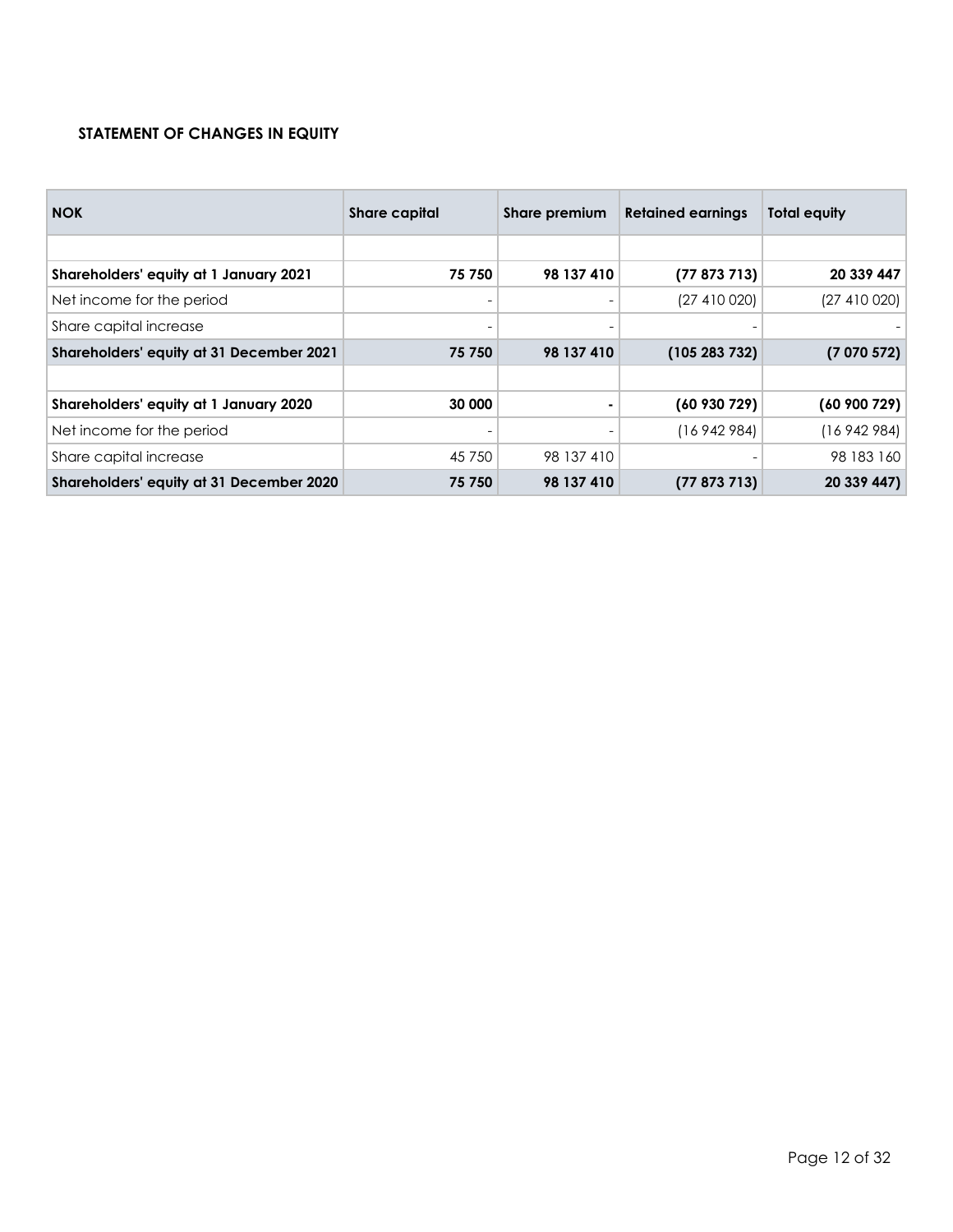# <span id="page-12-0"></span>3. NOTES TO THE FINANCIAL STATEMENTS

# <span id="page-12-1"></span>Note 1 Accounting principles

#### **1.1 Basis of preparation**

M Vest Energy AS' financial statements have been prepared in accordance with simplified IFRS according to the Norwegian Accounting Act § 3-9, and regulations regarding simplified application of IFRS issued by the Ministry of Finance.

The financial statements reflect all adjustments which are, in the opinion of management, necessary for a fair statement of the financial position, results of operations and cash flows for the dates and periods presented.

The financial statements were authorized for issuance by the Board of Directors and the Chief Executive Officer (CEO) on 29 April 2022. The financial statements will be presented for approval at the Annual General Meeting on 30 June 2022. Until this date the Board of Directors have the authority to amend the financial statements.

#### **1.2 Balance sheet classification**

Current assets and current liabilities include items due less than one year from the balance sheet date. Assets and liabilities due more than one year from the balance sheet date are classified as non-current. The current portion of long-term debt is classified as current liabilities.

#### **1.3 Acquisitions**

Business combinations, except for transactions between entities under common control, are accounted for using the acquisition method of accounting. The acquired identifiable tangible and intangible assets, liabilities and contingent liabilities are measured at their fair values at the date of the acquisition. Acquisition costs incurred are expensed under Selling, general and administrative expenses. When entering into an arrangement to acquire interests in licenses the company evaluates whether the acquisition should be treated as a business combination or an asset acquisition. The definition of a business combination requires that the assets acquired, and liabilities assumed constitutes a business. If the asset acquired and liabilities assumed do not constitute a business, the transaction is to be accounted for as an asset acquisition. For accounting purpose, the main difference between a business combination and an asset acquisition is that a business acquisition will result in deferred tax liabilities and goodwill that will not arise in an asset acquisition. Management believes that the accounting guidelines are unclear for how to account for acquisitions of interests in licenses that are not within the scope of IFRS 11 and has developed an accounting policy to account for such transactions as asset acquisitions.

#### **1.4 Interest in joint arrangements**

According to IFRS 11 a joint arrangement is an arrangement of which two or more parties have [joint control.](https://app.dib.no/haandbok/ifrs-blue-book-2020/%7BF0E8E993-0769-4285-8CF0-0726C8A4E749%7D/segment/4d6aa0bd-685a-4201-abf4-ffe8a4e6cbf4#ifrs11_p0081) Joint control is the contractually agreed sharing of control of an arrangement, which exists only when decisions about the relevant activities require the unanimous consent of the parties sharing control. Joint arrangements in accordance with IFRS 11 can be either joint operations or joint ventures, depending on the contractual rights and obligations of each investor.

A joint venture is a joint arrangement whereby the parties that have joint control of the arrangement have rights to the net assets of the arrangement. The company has evaluated its investment in its joint arrangements and concluded that these investments should be accounted for similar to joint operations, as the company has the right to its share of the respective assets and an obligation for its share of the liabilities.

The Company recognises, in connection with these joint arrangements, its share of the joint operations' individual revenue and expenses, as well as the assets, liabilities and cash flows of the joint operations, on a line-by-line basis with similar items in the company's financial statements.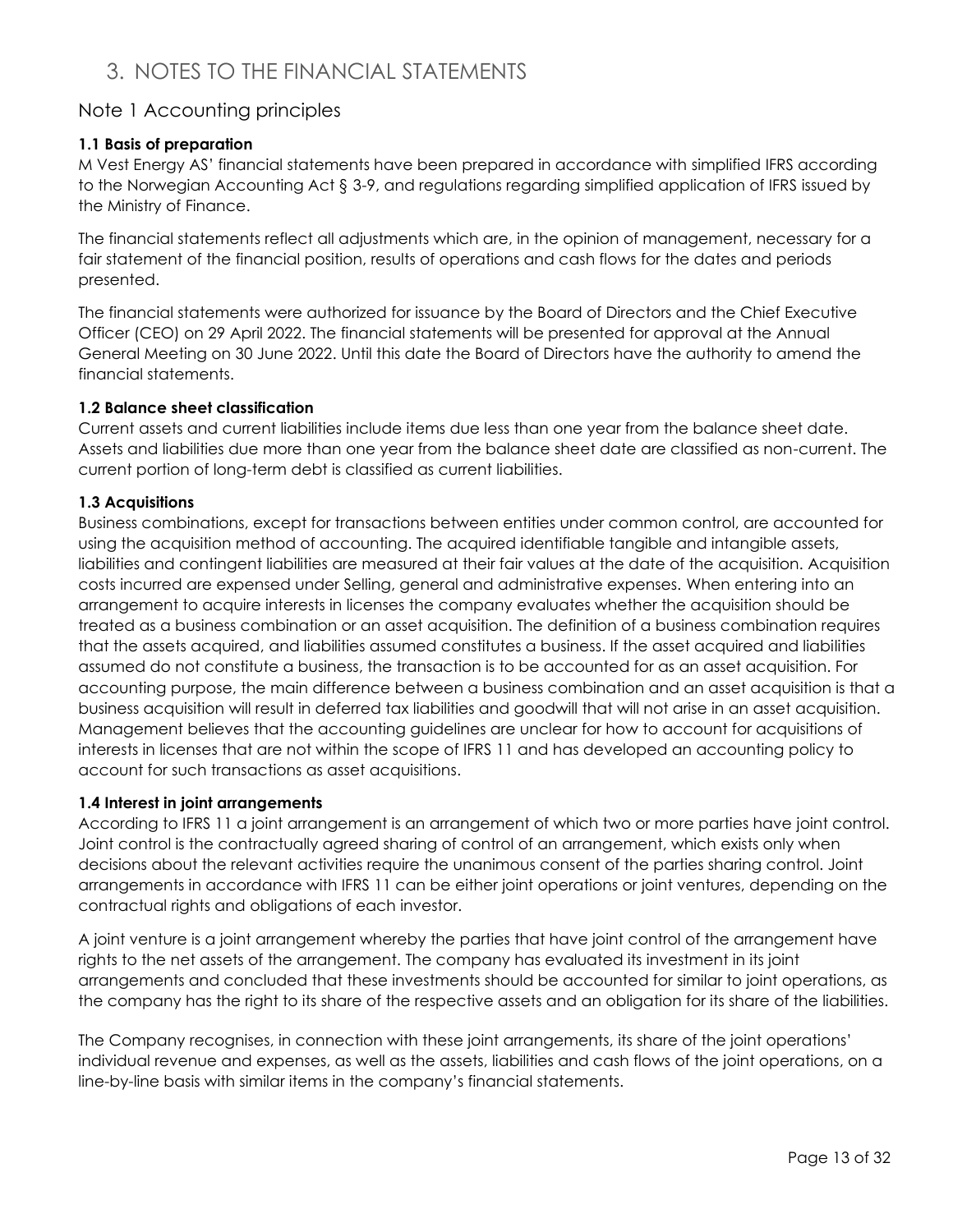#### **1.5 Functional currency and presentation currency**

The functional and reporting currency of M Vest Energy is Norwegian Kroner. Transactions in foreign currency are translated using the exchange rate on the date of the transaction. Monetary items are translated into Norwegian Kroner using the exchange rate of the balance date. Gains and losses from foreign currency transactions, or translation of monetary assets or liabilities are recognised in the income statement net as a financial item.

#### **1.6 Property, plant, and equipment**

Property, plant, and equipment acquired are recorded at historical cost, less accumulated depreciation and impairment charges. Historical cost includes expenditure that is directly attributable to the acquisition of the items. Subsequent costs are included in the asset's carrying amount or recognised as a separate asset, as appropriate, only when it is probable that future economic benefits associated with the item will flow to the company and the cost of the item can be measured reliably. Depreciation is recognised rateably over the useful lives of the assets.

Depreciation is calculated on a straight-line basis over its expected useful lives.

#### **1.7 Exploration costs**

Expenses relating to the drilling of exploration wells are temporarily recognised in the Statement of financial position as capitalised exploration expenditures, pending an evaluation of potential oil and gas discoveries. If resources are not discovered, or if recovery of the resources is considered technically or commercially unviable, the costs of exploration wells are expensed.

#### **1.8 Impairment of assets**

Property, plant, equipment and other non-current assets are subject to impairment testing when there is an indication that the assets may be impaired. At each reporting date, the company assess whether there is an indication that the assets may be impaired. If any indications exist, an impairment test is conducted where the company estimates the recoverable amount of the asset.

Recoverable amount is the higher of fair value less cost to sell the asset, and present value of future cash flow from use of the asset. If the carrying amount is higher than he recoverable amount, an impairment loss is recognised in the income statement. Prior year impairments are reviewed for potential reversal at each financial reporting date.

#### **1.9 Right-of-use assets**

The Company measures the right-of use asset at cost, less any accumulated depreciation and impairment losses, adjusted for any remeasurement of lease liabilities. The cost of the right-of-use asset comprise:

- The amount of the initial measurement of the lease liability recognised
- Any lease payments made at or before the commencement date, less any incentives received
- Any initial direct costs incurred by the company. An estimate of the costs to be incurred by the company in dismantling and removing the underlying asset, restoring the site on which it is located or restoring the underlying asset to the condition required by the terms and conditions of the lease, unless those costs are incurred to produce inventories.

The company applies the depreciation requirements in IAS 16 Property, Plant and Equipment in depreciating the right-of-use asset, except that the right-of-use asset is depreciated from the commencement date to the earlier of the lease term and the remaining useful life of the right-of-use asset.

The company applies IAS 36 Impairment of Assets to determine whether the right-of-use asset is impaired and to account for any impairment loss identified.

#### **1.10 Trade receivables**

Trade and other receivables are recognized at the initial invoiced amount, less any impairment losses. The invoiced amount is approximately equal to the value derived if the amortized cost method would have been used. Impairment losses are measured at lifetime expected credit losses in accordance with IFRS 9. Credit risk on the trade receivables is evaluated as very low.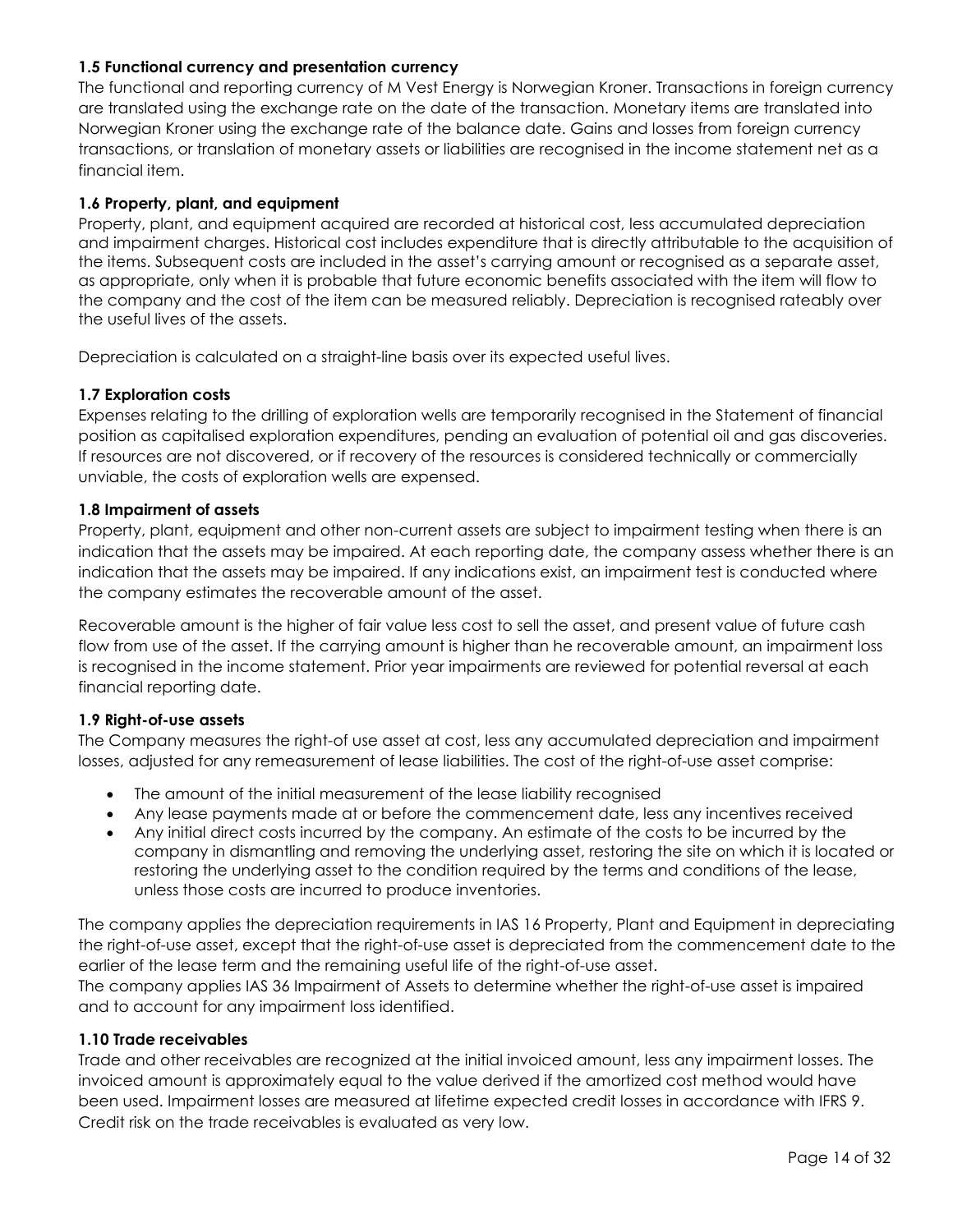#### **1.11 Cash and cash equivalents**

Cash and cash equivalents include cash in hand, current balances with banks and similar institutions, and short-term highly liquid investments that are readily convertible to known amounts of cash, are subject to an insignificant risk of changes in fair value and have a maturity of three months or less from the acquisition date.

#### **1.12 Revenue recognition**

The company recognises revenue at the point in time when the company's contractual performance obligations has been fulfilled and control is transferred to the customer, which will ordinarily be at the point of delivery when title passes**.** There is no significant judgement applying IFRS 15 'Revenue from contracts with customers' to the company's revenue generating contracts. Revenue is measured at fair value and represents amounts receivable from gas transportation in line with underlying agreements with the users of the gas pipeline ("the Shippers"). Tariff income from gas transportation is recognised when the contractual obligations are fulfilled, which is when the gas has been transported. The operator, Gassco, invoice the shippers for the tariff revenue on a monthly basis. The cash receipt of tariff revenue is normally within one month after the month of the actual gas transport. Tariff levels are determined by the Norwegian Authorities.

#### **1.13 Research and development**

Research consists of original, planned studies carried out with a view to achieving new scientific or technical knowledge or understanding, and the associated costs are expensed as incurred. Development consists of the application of information gained through research, or of other knowledge, to a plan or design for the production of new or significantly improved materials, facilities, products, processes, systems or services before commercial production or use commences. Development costs are capitalized when the underlying project is technically feasible.

#### **1.14 Leases**

At the inception of a contract, the company assesses whether the contract is, or contains, a lease. A contract is, or contains, a lease if the contract conveys the right to control the use of an identified asset for a period of time in exchange for consideration. The lease liability is recognized at the commencement date and measured at the present value of the remaining lease payments, discounted using the company's incremental borrowing rate at the commencement date. The borrowing rate is derived from the terms of the company's existing credit facilities. RoU assets are depreciated over the lease term as this is ordinarily shorter than the useful life of the assets. The lease term represents the non-cancellable period of the lease, together with periods covered by an option either to extend or to terminate the lease when the company is reasonably certain to exercise this option.

The company applies the exemption for short term leases (12 months or less) and low value leases. As such, related lease payments are not recognized in the balance sheet but expensed or capitalised in line with the accounting treatment for other non-lease expenses.

#### **1.15 Tax**

Tax consists of tax payable and changes in deferred tax. Deferred tax/tax benefits are calculated on the basis of the differences between book value and tax basis values of assets and liabilities, with the exception of temporary differences on acquisition of licenses that are defined as asset purchases. Deferred tax is measured using the expected tax rate when the tax benefit is realised or the tax liability is met, based on tax rates and tax regulations that have been enacted or substantively enacted at the reporting date.

Tax payable and deferred tax is recognised directly against equity or other comprehensive income insofar as the tax items are related to equity transactions or items of other comprehensive income. Deferred tax and tax benefits are presented net, where netting is legally permitted, and the deferred tax benefit and liability are related to the same tax subject and are payable to the same tax authorities.

#### *Petroleum taxation*

As an exploration and production company, M Vest Energy is subject to the special provisions of the Petroleum Taxation Act. Taxable profits from activities on the Norwegian Continental Shelf are liable to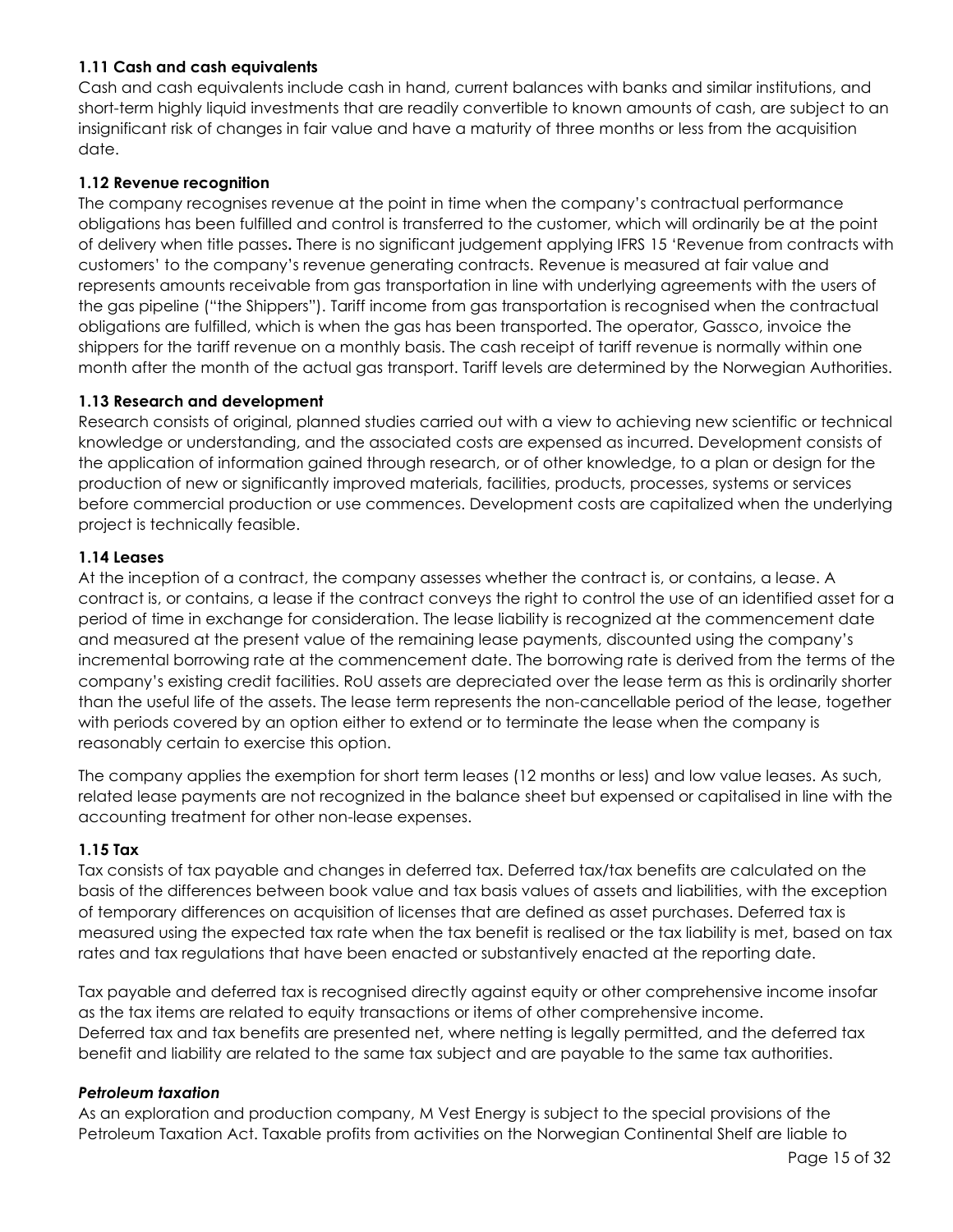ordinary company tax and special tax. The tax rate for general corporate tax was 22 percent in 2020 and was unchanged in 2021. The rate for special tax was 56% for both years.

#### *Tax depreciation*

Pipelines and production facilities can be depreciated by up to 16 2/3 percent annually, i.e., using the straight-line method over six years. Tax depreciation commences when the expenses are incurred. When a field stops producing, any remaining tax values (except for future uplift) may be deducted in that year.

The company is granted a special allowance against the special tax base called Uplift, which is calculated as 20.8 percent on existing qualifying offshore assets. The Uplift is allocated on a linear basis against the special tax base over 4 years.

Certain temporary changes in the Petroleum Tax Law were enacted on 19 June 2020. The changes in tax law included a temporary rule for depreciation and uplift, whereby all investments incurred for the income years 2020 and 2021including 24% uplift can be deducted for special tax (56%) in the year of investment. The temporary changes will also be applicable for investments up to and including year of production start in accordance with new PDOs delivered within 31 December 2022 and approved within 31 December 2023.

#### **1.16 Employee benefits**

#### *Pension schemes*

The company complies with the requirement to have an occupational pension scheme in accordance with the Norwegian law on required occupational pension ("lov om obligatorisk tjenestepensjon").

The company makes contributions to the pension plan for full-time employees equal to 7% for salary up to 7.1 G and 25.1% between 7.1 and 12 G. The pension premiums are charged to expenses as they are incurred.

#### **1.17 Borrowings and borrowing costs**

Borrowings are recognised initially at fair value, net of transaction costs incurred. Borrowings are subsequently carried at amortised cost; any difference between the proceeds (net of transaction costs) and the redemption value is recognised in the income statement over the period of the borrowings using the effective interest method. Fees paid on the establishment of loan facilities are recognised as transaction costs of the loan to the extent that it is probable that some or all of the facility will be drawn down.

General and specific borrowing costs directly attributable to the acquisition, construction or production of qualifying assets, which are assets that necessarily take a substantial period of time to get ready for their intended use or sale, are added to the cost of those assets, until such time as the assets are substantially ready for their intended use or sale. All other borrowing costs are recognised in profit or loss in the period in which they are incurred.

#### **1.18 Financial liabilities**

Financial liabilities, other than those recognised at fair value through profit and loss, are initially recognised at fair value less direct transaction costs. Subsequent to initial recognition, interest-bearing liabilities are measured at amortised cost with any difference between cost and redemption being recognised in the statement of income over the expected duration of the loan.

#### **1.19 Trade payables**

Trade payables are obligations to pay for goods or services that have been acquired in the ordinary course of business from suppliers. Accounts payable are classified as current liabilities if payment is due within one year or less (or in the normal operating cycle of the business if longer). If not, they are presented as noncurrent liabilities.

Trade payables are recognised initially at fair value and subsequently measured at amortised cost.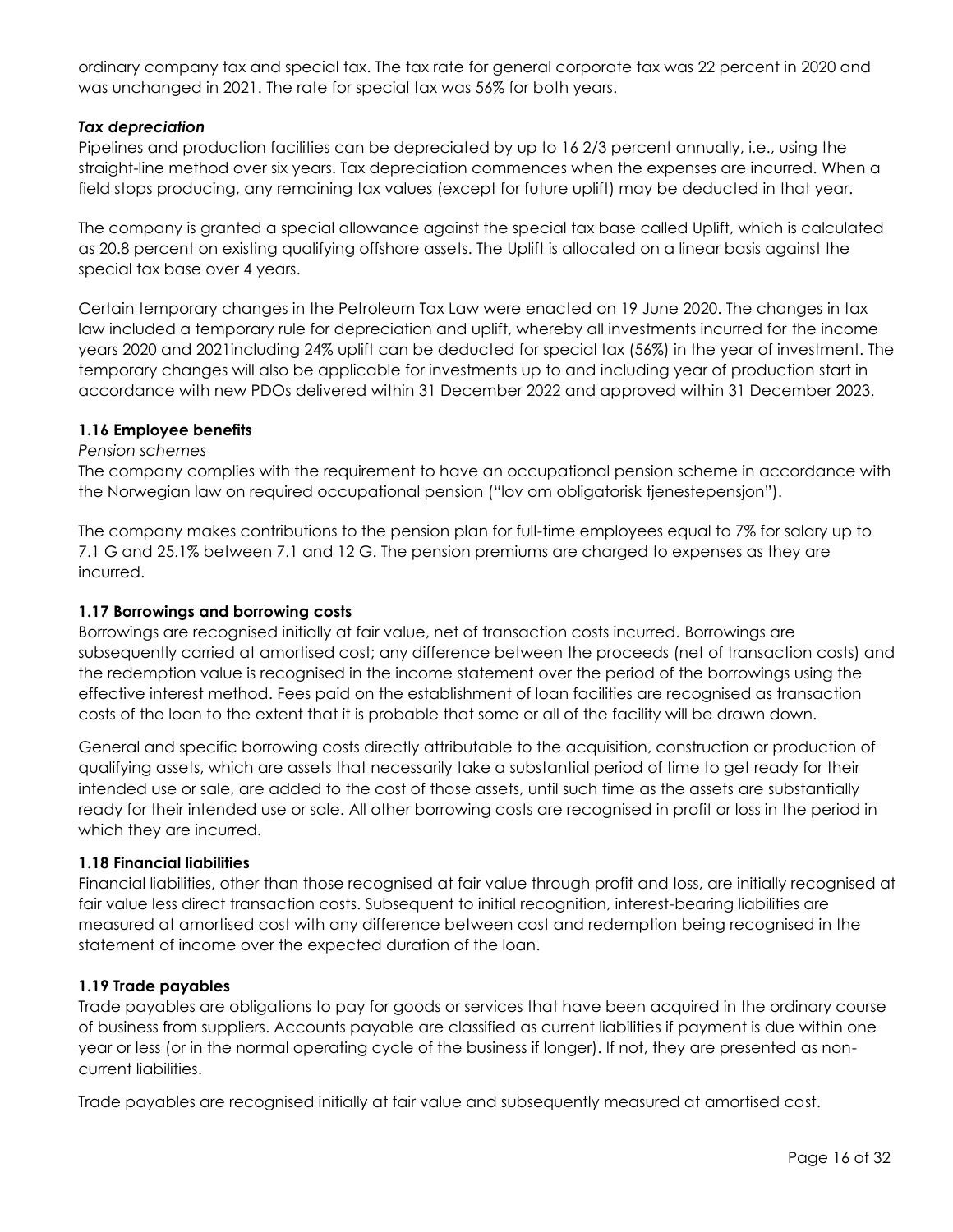#### **1.20 Cash flow statement**

The Statement of Cash Flows is prepared using the indirect method.

#### **1.21 Segment**

The company is involved in exploration for, production and transportation of, oil and gas on the Norwegian Continental Shelf, and this is the sole segment identified by the company.

#### **1.22 Critical accounting judgements and the sources of estimation uncertainty**

In preparing these interim financial statements, management has made judgements, estimates and assumptions that affect the application of accounting policies and the reported amounts of assets and liabilities, income and expense. Actual results may differ from these estimates.

The following critical judgements have been made by the management.

#### **a) Acquisition accounting**

Determining whether an acquisition meets the definition of a business combination requires judgement to be applied on a case-by-case basis. Acquisitions are assessed under the relevant IFRS criteria to establish whether the transaction represents a business combination or an asset purchase, and the conclusion may materially affect the financial statements both in the transaction period and in terms of future periods' operating income. The amendments to IFRS 3, effective from 1 January 2020 and implemented by M Vest Energy, provide clarification to the definition of a business, but do not diminish the fact that critical judgements apply when deciding on whether a transaction is a business combination.

#### **b) Infrastructure assets**

**Impairment.** Property, plant and equipment and other non-current assets are subject to impairment testing when there is an indication that the asset may be impaired. At each reporting date the company assess whether there is an indication that the assets may be impaired. If any indications exist, an impairment test I performed, i.e. the company estimates the recoverable amount of the asset.

The recoverable amount is the higher of fair value and less expected cost to sell and value in use (present value based on the future use of the asset). If the carrying amount of an asset is higher than the recoverable amount, an impairment loss is recognised in the income statement. The impairment loss is the amount by which the carrying amount of the asset exceeds the recoverable amount. The value in use is determined by reference to discounted future net cash flows expected to be generated

by the asset.

There was no indication of impairments in the periods presented. However, changes to the model estimates as discussed above, in particular changes to forecasted tariff revenues and the weighted average cost of capital, could have a significant impact on such conclusions and the amounts recognised in these and future financial statements.

**Depreciation.** The depreciation recognised in the Statement of Profit or Loss and Other Comprehensive Income depends on the estimated useful lives of the assets, the usage pattern of the assets within individual periods and residual values at the end of useful lives. The estimated useful lives are based on contractual periods of the agreements governing the use and operation of the assets and the assets are considered to be consumed linearly over their lives. This is based on current practice on the Norwegian Continental Shelf, together with previous experience and knowledge of the manner in which those assets will be used and retired from use. Changes in the pattern of use or other variations from the pattern of expected use from these estimates would significantly impact such conclusions and the amounts recognised in these financial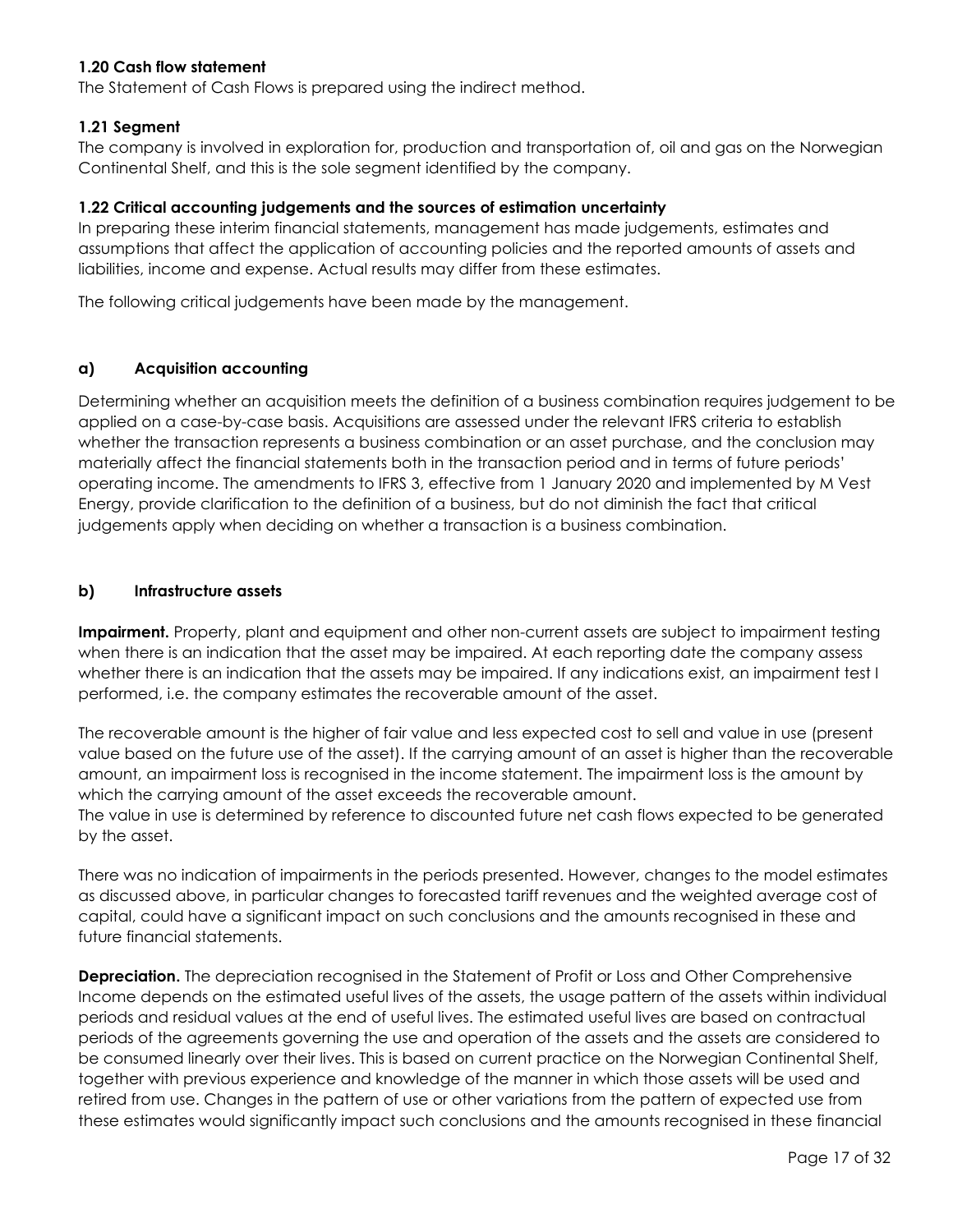statements, and future changes may lead to adjustments in the carrying value or estimated lives of the assets.

The acquired infrastructure asset is under a license agreement expiring in 2041. The license agreement may or may not be extended beyond this period. The company has decided to depreciate all of the infrastructure assets on a straight-line basis over the period to 2041. Capitalised expenditures are depreciated over the expected useful life of the assets acquired. Any changes to the expected remaining useful life of the assets would significantly affect depreciation.

Depreciation on other non-Polarled assets is calculated using the straight-line method to allocate their cost less residual values over their estimated useful lives. Changes in the pattern of use or other variations from the expected pattern of use from these estimates would significantly impact such conclusions and the amounts recognised in these financial statements, and future changes may lead to adjustments in the carrying value or estimated lives of the assets.

#### **1.23 Financial risks and risk management**

In order to support the financing of business operations and acquisitions, the company utilises external financing.

The following forms of financing have been obtained:

- Bond financing funding to finance the acquisition of the company's stake in Polarled
- Exploration Financing Facility Bank loan to fund exploration activities.

#### **a) Liquidity risk and cash management**

The company's strategy is at all times to have access to sufficient liquidity to meet anticipated cash needs, through detailed liquidity forecasts and utilisation of available free-cash resources, or available credit line headroom, with an acceptable "liquidity margin".

Any excess liquidity is utilised to best effect, either to repay/offset borrowings, to reduce interest costs or is invested in "risk free" instruments with an acceptable rate of return.

The amounts disclosed in the table below are the financial liability contractual undiscounted cash flows at 31 December 2021

| <b>NOK</b>                            | Less than a<br>year | Between 1<br>and 2 years | <b>Between 2</b><br>and 5 years | Over 5 years             | Total       |
|---------------------------------------|---------------------|--------------------------|---------------------------------|--------------------------|-------------|
| Exploration financing facility        | 17 500 000          | $\overline{\phantom{0}}$ |                                 | $\overline{\phantom{0}}$ | 17 500 000  |
| Senior secured bond 8,000%<br>(20/30) | -                   | $\overline{\phantom{a}}$ | 118 200 000                     | 156 800 000              | 275 000 000 |
| Trade and other payables              | 13 127 724          | $\overline{\phantom{0}}$ |                                 | $\overline{\phantom{a}}$ | 13 127 724  |
| Lease debt                            | 122 560             | 478 189                  |                                 | $\overline{\phantom{0}}$ | 1 600 749   |
| Total at 31 December 2021             | 31 750 284          | 478 189                  | 118 200 000                     | 156 800 000              | 307 228 473 |

#### **b) Market risk: Interest risk**

Interest rate risk is the risk of potential reduction in asset value and profitability arising through adverse variations in interest rates. The company is exposed to interest rate risk, primarily as a consequence of its third-party bank debt that is offered partially on floating rate terms.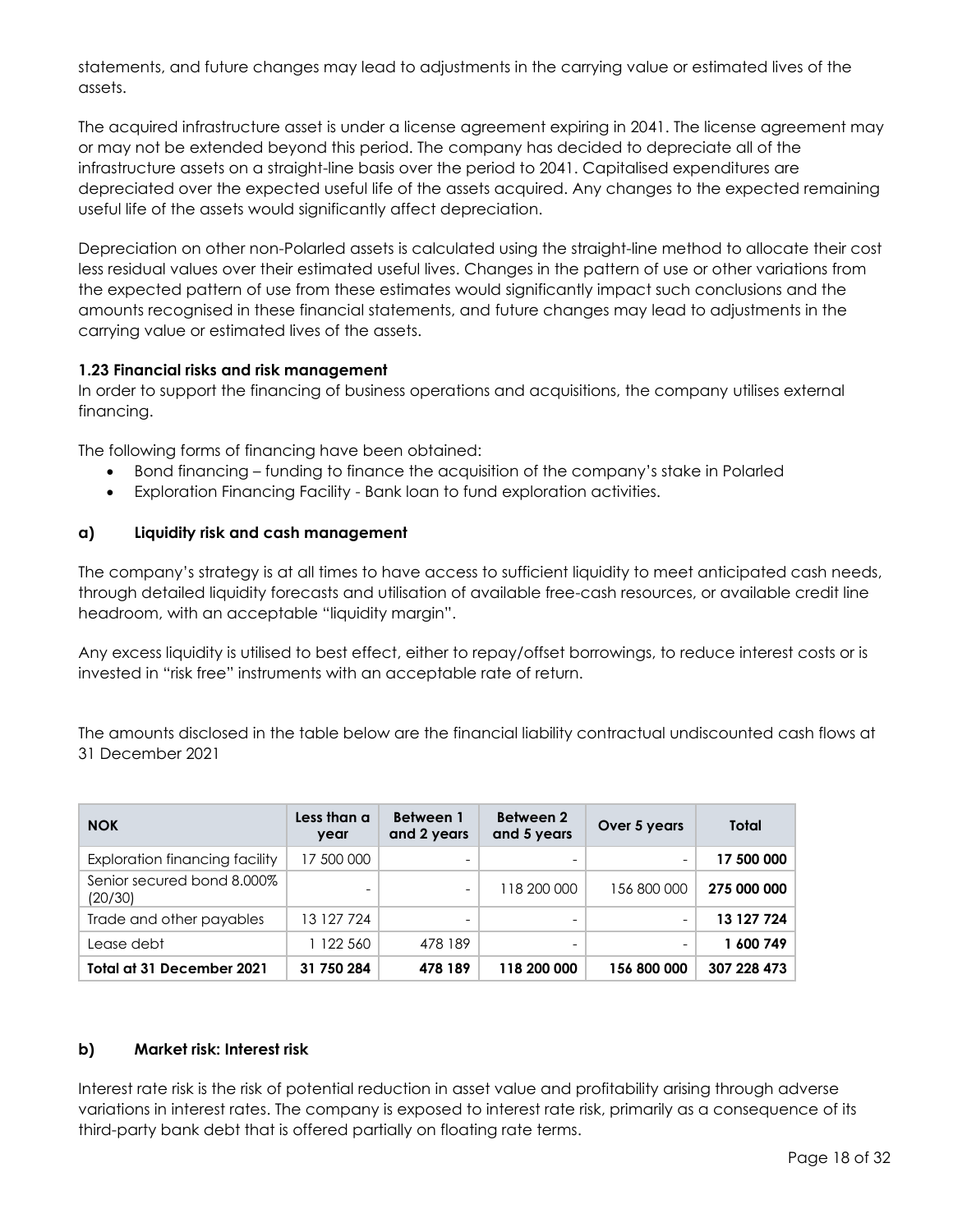#### **c) Market risk: Exchange rate risk**

The company is exposed to a limited degree of currency exchange risk, due to payments for certain of its operating expenses and investments being paid in EUR and USD. Given the anticipated relatively modest nature of non-NOK denominated operational cash flows as a whole, the company have not recognised a need to hedge net-exposures.

As the company's exposure to changes in foreign currencies is limited, the impact on full year post tax result of a 10% movement in any foreign currency exchange rate will not have material effect on the company's financial statements.

As the company's borrowing facilities are NOK-denominated there is no currency risk related to borrowings.

#### **d) Credit risk**

Credit risk is the risk of potential loss arising when a counterparty is unable to fulfil its obligations. The company has assessed that it is exposed to credit risk in relation to:

- Payment of tariff revenues This risk is considered to be low, given the state-owned nature of Gassco and the financial status of the underlying gas shipper companies.
- Obligations due from other third parties, e.g. payment of insurance proceeds This risk is considered to be low given the financial standing of the financial institutions with which insurance contracts are undertaken, however, periodic monitoring of these institutions' credit worthiness is undertaken.

The company monitors credit risk by periodic assessments of the credit worthiness of its counterparties and considers adequate corrective actions in case of negative developments in credit worthiness.

#### **1.24 New IFRS standards and standards issued but not yet effective**

There has not been any new or amended IFRS standards effective from 2021 with material impact to the group accounts. Certain new accounting standards and interpretations are issued, but not yet effective as of 31 December 2021. These standards are not expected to have a material impact on the Company in the current or future reporting periods.

#### **1.25 Going concern and liquidity**

Pursuant to §3-3 of the Norwegian Accounting Act, the board confirms that conditions for continued operation as a going concern are present for the company, and that the annual financial statements for 2021 have been prepared under this assumption.

The company's equity is lost, and negative by 7 MNOK by the end of 2021. The equity has decreased each quarter of 2021, and to mitigate this, and to improve the financial position of the company, the board approved the acquisition of three producing fields on the NCS, including two pipelines. The expected effect of this acquisition is positive contribution to the equity, and a positive contribution to the liquidity. A shareholder loan of MNOK 120 is obtained to finance the acquisition from Neptune. In light of this transaction, that was completed 31/3-2022, the board considers the financial position and liquidity going forward to be adequate, as the cash balance by year end, combined with operational cash flow from operations and other available sources of financing are expected to be sufficient to finance the company's commitments in 2022. However, as the profit and cash flow from producing fields are highly dependent on oil and natural gas prices that now are on high levels, but with high volatility, there is risk related to a potential drop in oil and gas prices as well as risk related to timing of liftings of oil, that could lead to a need for further liquidity. No such arrangements are in place at report date.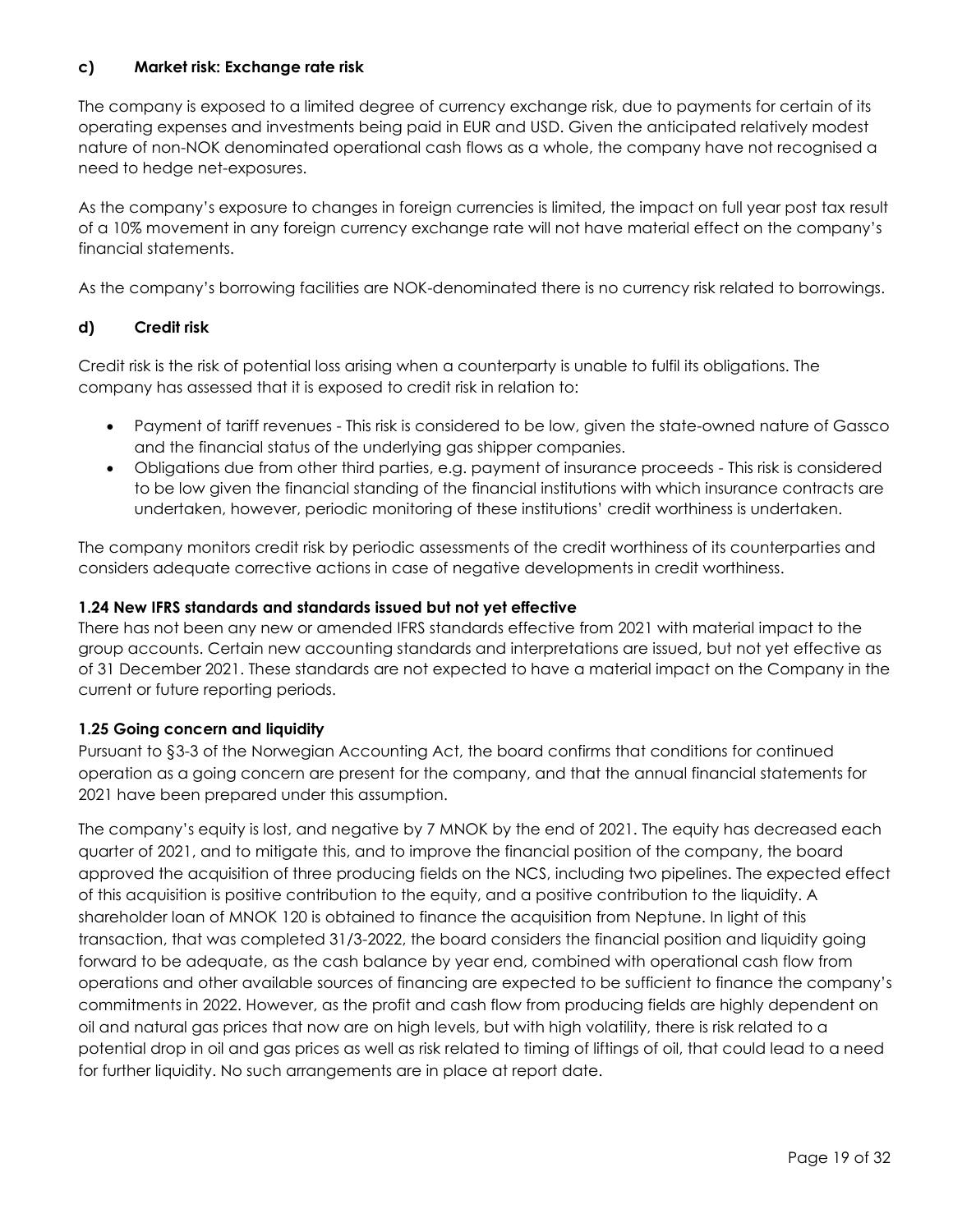# <span id="page-19-0"></span>Note 2 Income

| Breakdown of revenues (NOK) | 2021       | 2020      |
|-----------------------------|------------|-----------|
| Tariff income*              | 62 545 319 | 5 507 984 |
| Other income**              | 731 250    | 57 850    |
| Total income                | 63 276 569 | 5 565 834 |

\*Tariff income is solely related to the company's 5% operating interest in the Polarled JV. The operator of Polarled, Gassco, is responsible for collecting tariff revenue from the shippers. Currently, only gas from Aasta Hansteen flows through Polarled.

\*\* The amounts in 2020 include sales of administrative services. In 2021 Other income is from work in the exploration licenses that is paid by the license partners.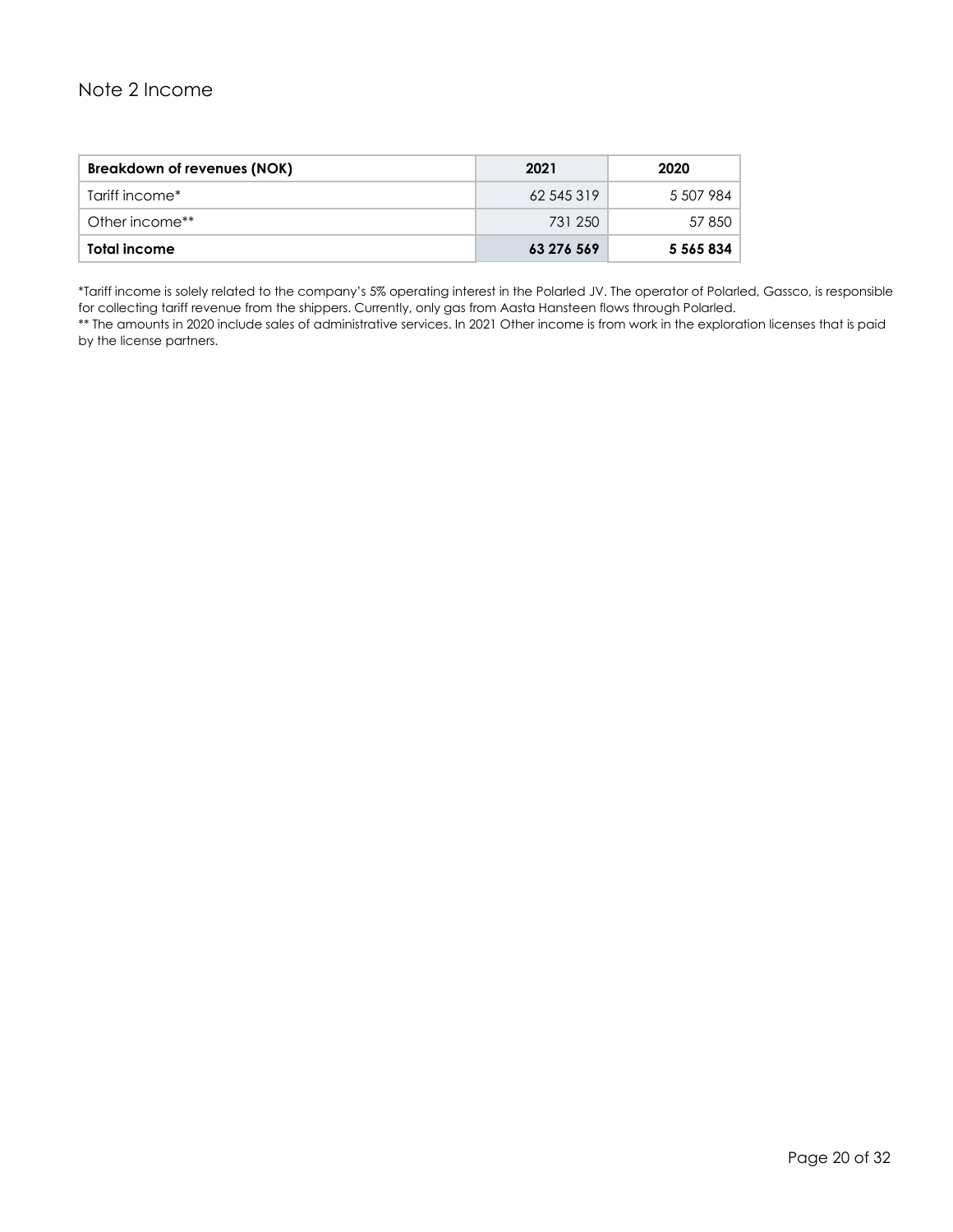# <span id="page-20-0"></span>Note 3 Tangible fixed assets and intangible assets

| Tangible fixed assets - amounts in NOK                      | Gas<br>transportation<br>facilities | Production<br>facilities | Office machinery,<br>furniture and<br>fixtures | Right-of-use<br>assets |
|-------------------------------------------------------------|-------------------------------------|--------------------------|------------------------------------------------|------------------------|
| 2021                                                        |                                     |                          |                                                |                        |
| Cost at 1 January 2021                                      | 242 235 177                         |                          | 468 230                                        | 4783093                |
| Additions                                                   | 291837                              | 1 501 500                | 49 627                                         |                        |
| Disposals                                                   |                                     |                          |                                                |                        |
| Cost at 31 December 2021                                    | 242 527 013                         | 1 501 500                | 517857                                         | 4783093                |
| Accumulated depreciation and impairment at 1 January 2021   | (957451)                            |                          | (347 470)                                      | (2186557)              |
| Depreciation for the year                                   | (11545843)                          |                          | (63, 496)                                      | (1093278)              |
| Disposals                                                   |                                     |                          |                                                |                        |
| Accumulated depreciation and impairment at 31 December 2021 | (12503294)                          |                          | (410966)                                       | (3279835)              |
| Carrying amount at 31 December 2021                         | 230 023 719                         | 1 501 500                | 106 891                                        | 1 503 257              |
|                                                             |                                     |                          |                                                |                        |
| 2020                                                        |                                     |                          |                                                |                        |
| Cost at 1 January 2020                                      |                                     | ٠                        | 388 383                                        | 4783093                |
| Additions                                                   | 242 235 177                         |                          | 79 847                                         |                        |
| <b>Disposals</b>                                            |                                     | $\overline{a}$           |                                                |                        |
| Cost at 31 December 2020                                    | 242 235 177                         |                          | 468 230                                        | 4783093                |
| Accumulated depreciation and impairment at 1 January 2020   |                                     |                          | (294930)                                       | (1093278)              |
| Depreciation for the year                                   | (957451)                            |                          | (52, 540)                                      | (1093278)              |
| <b>Disposals</b>                                            |                                     |                          |                                                |                        |
| Accumulated depreciation and impairment at 31 December 2020 | (957451)                            |                          | (347 470)                                      | (2186557)              |
| Carrying amount at 31 December 2020                         | 241 277 725                         |                          | 120 760                                        | 2 596 536              |

Gas transportation facilities are depreciated over the license period using the straight-line method. Office machinery etc. are depreciated over their useful life, 3-5 years. Right-of-use assets are depreciated over the contractual obligation period. The acquisition of a 5% share of Polarled JV is considered an asset acquisition, and the consideration for the interest is allocated to individual assets and liabilities acquired. Polarled is depreciated over the remaining useful life, which is considered to be the same as the license period that expires in 2041.

Production facilities include acquisition costs accrued in 2021 related to the acquisition of working interests in Draugen, Brage and Ivar Aasen. The transaction was completed in Q1 2022.

The interest in Polarled JV is pledged as security for the bond issue.

Infrastructure assets are reviewed for impairment on a regular basis. There is no impairment loss recognised on infrastructure assets in 2021 or 2020. See note 1 for a discussion of the critical accounting judgements related to infrastructure assets.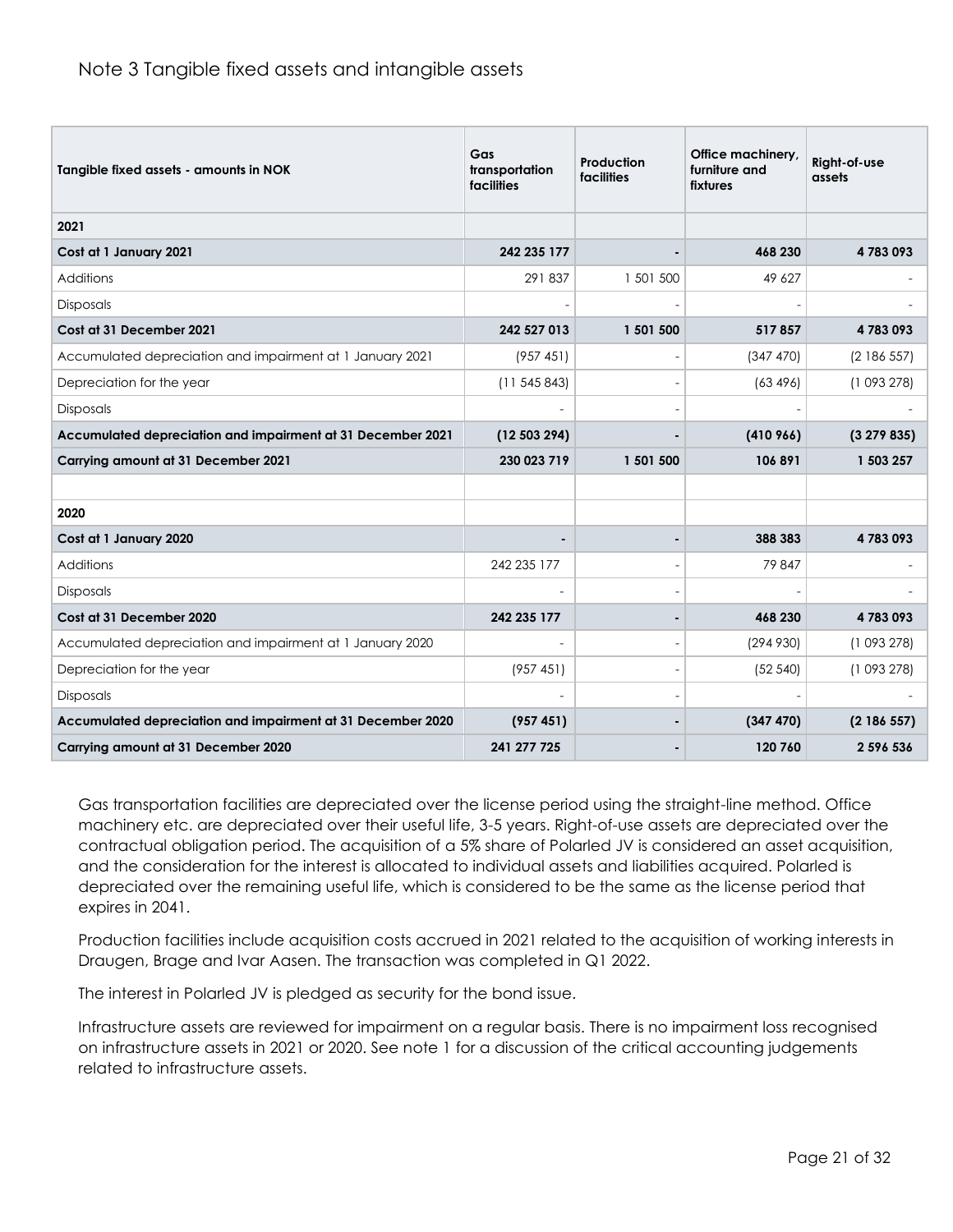<span id="page-21-0"></span>Note 3 Tangible fixed assets and intangible assets cont.

| Intangible assets - amounts in NOK                          | <b>Software</b>          |
|-------------------------------------------------------------|--------------------------|
| 2021                                                        |                          |
| Cost at 1 January 2021                                      | 1 258 950                |
| Additions                                                   | 769 077                  |
| <b>Disposals</b>                                            |                          |
| Cost at 31 December 2021                                    | 2 0 28 0 28              |
| Accumulated depreciation and impairment at 1 January 2021   | (179767)                 |
| Depreciation for the year                                   | (426009)                 |
| <b>Disposals</b>                                            |                          |
| Accumulated depreciation and impairment at 31 December 2021 | (605776)                 |
| Carrying amount at 31 December 2021                         | 1 422 252                |
|                                                             |                          |
| 2020                                                        |                          |
| Cost at 1 January 2020                                      | 400 000                  |
| Additions                                                   | 858 950                  |
| <b>Disposals</b>                                            | $\overline{\phantom{a}}$ |
| Cost at 31 December 2020                                    | 1 258 950                |
| Accumulated depreciation and impairment at 1 January 2020   | (22 222)                 |
| Depreciation for the year                                   | (157545)                 |
| Disposals                                                   |                          |
| Accumulated depreciation and impairment at 31 December 2020 | (179767)                 |
| Carrying amount at 31 December 2020                         | 1079 184                 |

Software is depreciated over its useful life, 3 years, using the straight-line method.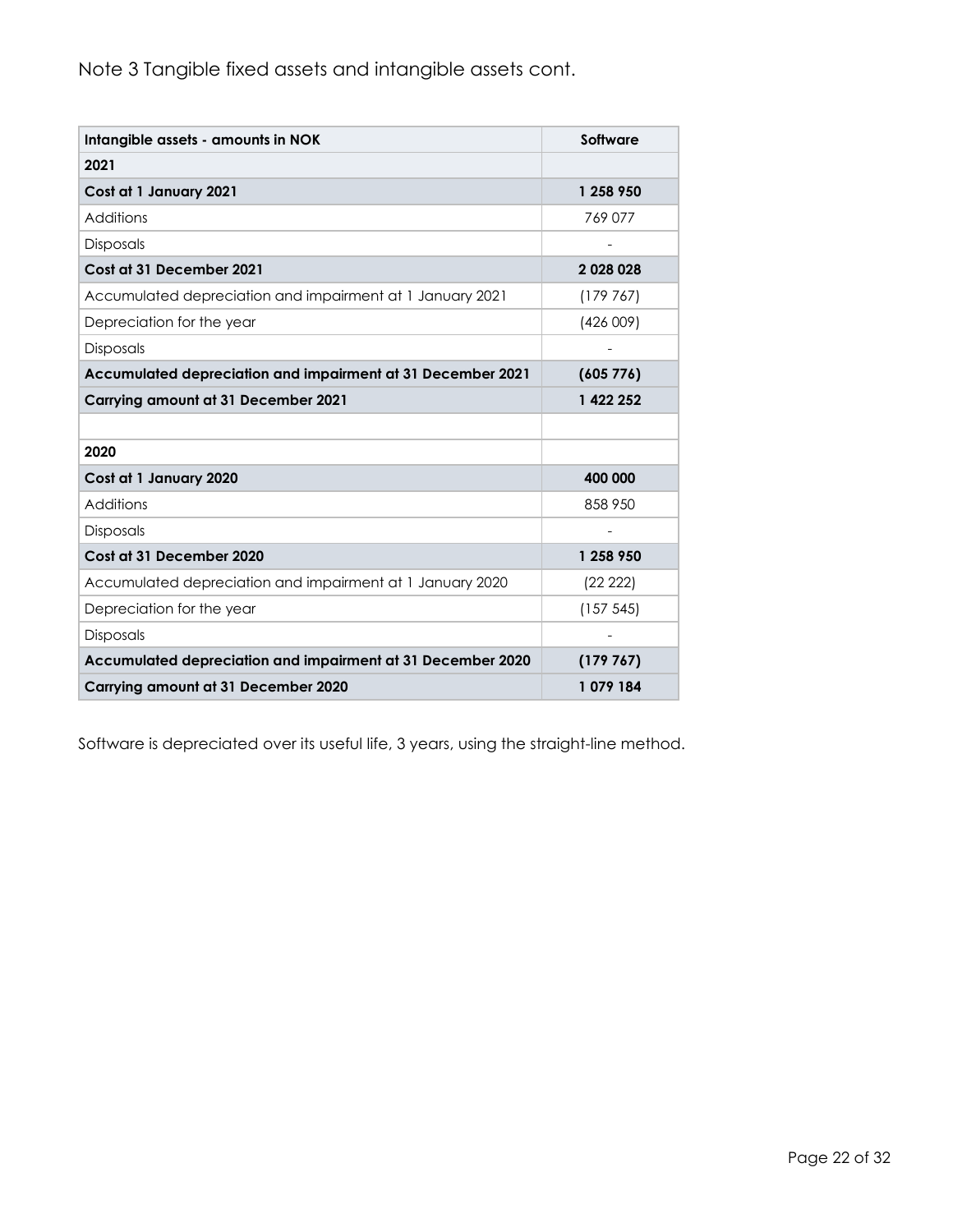<span id="page-22-0"></span>

| <b>NOK</b>                    | 2021       | 2020       |
|-------------------------------|------------|------------|
| Payroll expenses              | 20 354 162 | 22 285 295 |
| Pension                       | 1679711    | 1784097    |
| Social security tax           | 3 153 401  | 3 286 873  |
| Other personnel costs         | 527 144    | 524 584    |
| <b>Total payroll expenses</b> | 25 714 418 | 27 880 849 |

#### **Pensions**

The company complies with the requirement to have an occupational pension scheme in accordance with the Norwegian law on required occupational pension ("lov om obligatorisk tjenestepensjon").

The company makes contributions to the pension plan for full-time employees equal to 7% for salary up to 7.1 G and 25.1% between 7.1 and 12 G. The pension premiums are charged to expenses as they are incurred.

#### **Average full-time man-years**

| Average full-time man-years | 2021 | 2020 |
|-----------------------------|------|------|
| Norway                      |      |      |
| Total                       |      | 13   |

#### **Remuneration to CEO and board of directors**

| <b>Remuneration to CEO in 2021</b> | Salary    | <b>Bonus</b> | Total<br>remuneration | <b>Pension</b> | Number   Owning<br>costs   of shares | interest |
|------------------------------------|-----------|--------------|-----------------------|----------------|--------------------------------------|----------|
| Jonny Hesthammer                   | 3 945 219 | 1 500 000    | 5 445 219             | 204 153        | 6 0 0 0                              | 7,9%     |

| <b>Remuneration to CEO in 2020</b> | Salary    | <b>Bonus</b> | Total<br>remuneration | <b>Pension</b> | Number   Owning<br>costs of shares | interest |
|------------------------------------|-----------|--------------|-----------------------|----------------|------------------------------------|----------|
| Jonny Hesthammer                   | 3 795 378 | 1 250 000    | 5 045 378             | 195 940        | 6 000                              | 7,9 %    |

| Fee to Board of Directors in 2021 | Fee       | Fee to Board of Directors in 2020 | Fee l     |
|-----------------------------------|-----------|-----------------------------------|-----------|
| <b>Board of Directors</b>         | 1 400 000 | <b>Board of Directors</b>         | 1 400 000 |

When notice is given by the Company, the CEO is, in addition to pay in the notice period, entitled to pay after termination of employment equal to 6 months' salary as this is at the time of notice, to be paid on the first ordinary pay day after the date when the MD resigns.

There are no fixed agreements relating to bonuses. Bonus has been paid in 2021 and 2020. There is no share based renumeration agreements.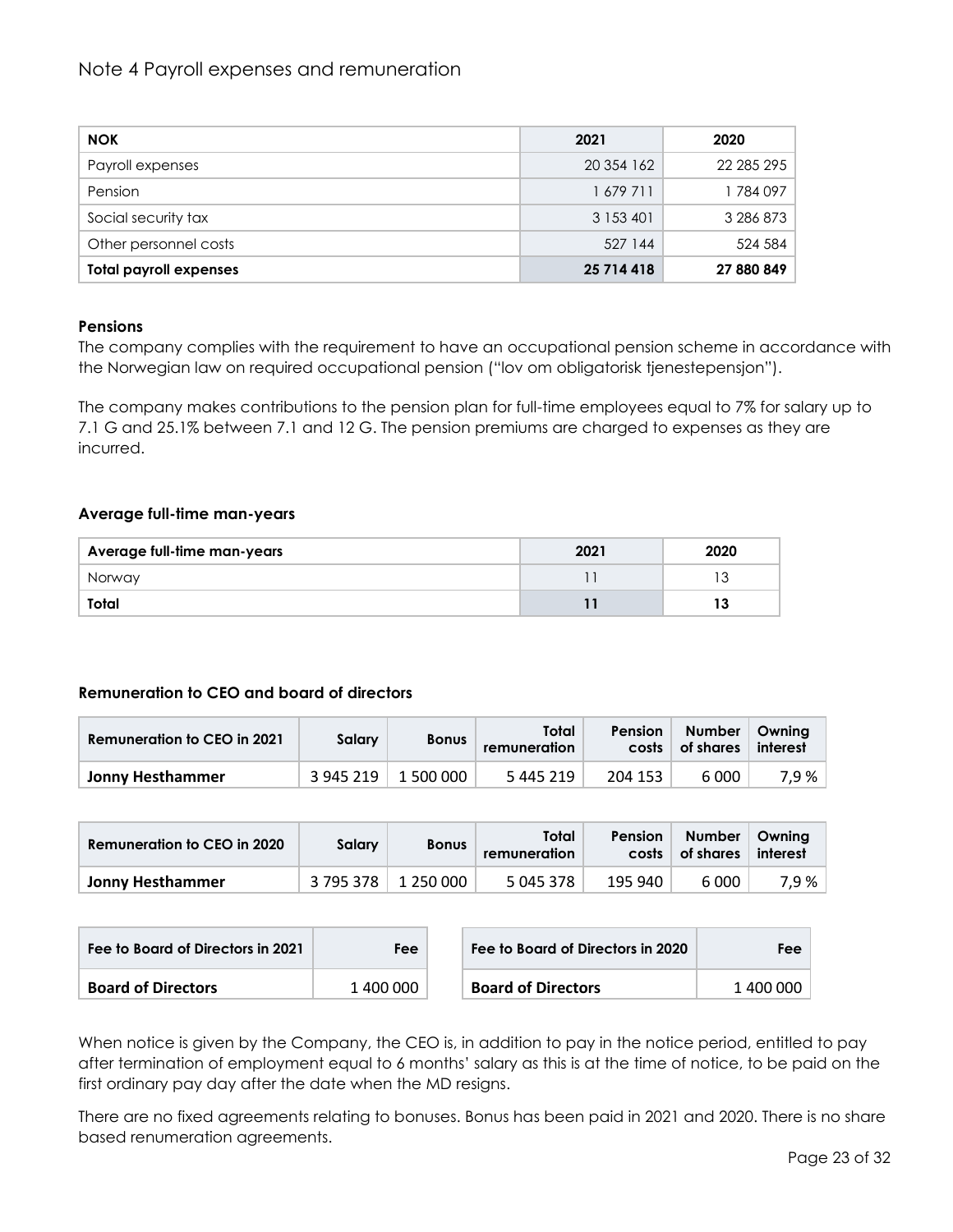## <span id="page-23-0"></span>Note 5 Auditors fee

| <b>NOK (excluding VAT)</b>       | 2021    | 2020    |
|----------------------------------|---------|---------|
| Fee for statutory audit services | 248 575 | 160 000 |
| Fee technical services           | 258 475 | 50 000  |
| Free other                       | 73 700  |         |
| Total auditor's fee              | 580 750 | 210 000 |

# <span id="page-23-1"></span>Note 6 Leasing

The company has entered into leases for office premises and parking spaces. This is the only significant lease agreement identified by the company. The current office lease agreement terminates 14.05.2023, and the annual lease cost is NOK 1,206,181.

The incremental borrowing rate applied in discounting the lease debt is 3,36%

| <b>Leasing liabilities (NOK)</b>        | $01.01.-31.12.$ | $01.01.-31.12.$ |
|-----------------------------------------|-----------------|-----------------|
|                                         | 2021            | 2020            |
| Lease debt at beginning of period       | 2707699         | 3785085         |
| New lease debt recognised in the period |                 |                 |
| Payments of lease debt                  | (1174157)       | (1181162)       |
| Interest expense on lease debt          | 67 206          | 103776          |
| <b>Total lease debt</b>                 | 1 600 749       | 2707699         |
| Short-term lease debt                   | 1 122 560       | 1 122 560       |
| Long-term lease debt                    | 478 189         | 1 585 139       |
| <b>Total lease debt</b>                 | 1 600 749       | 2707699         |
|                                         |                 |                 |
| Lease debt maturity breakdown (NOK)     | 2021            | 2020            |
| Within one year                         | 1 122 560       | 1 122 560       |
| Two to five years                       | 478 189         | 1 585 139       |
| After five years                        |                 |                 |
| Total                                   | 1 600 749       | 2707699         |

Extension options are included in the lease liability when, based on management's judgement, it is reasonably certain that an extension will be exercised. No such extension options are recognised as at 31 December 2021.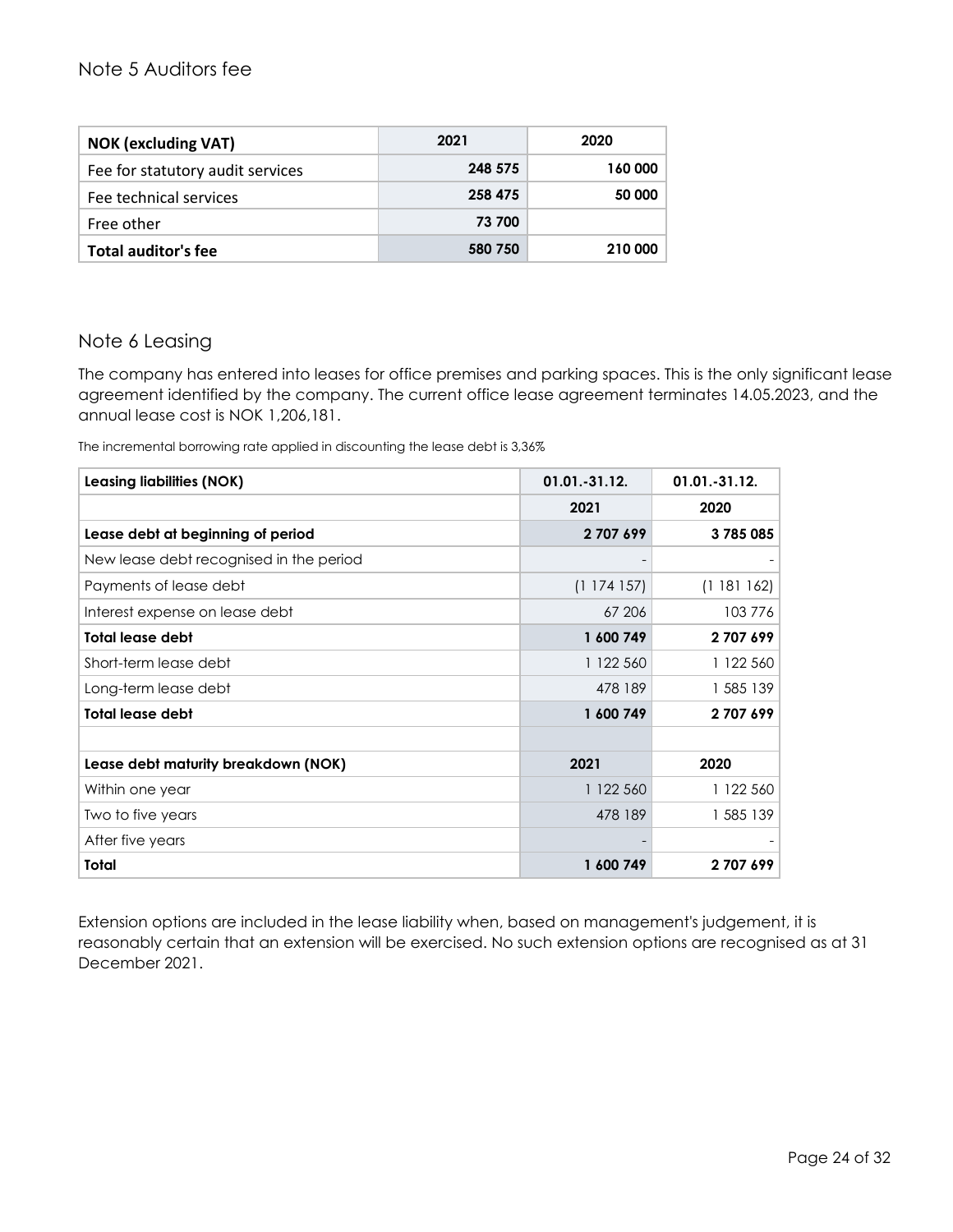# <span id="page-24-0"></span>Note 7 Financial items

## **Specification of financial items**

| <b>Financial items (NOK)</b>    | $01.01.-31.12.$ | 01.01.-31.12. |
|---------------------------------|-----------------|---------------|
|                                 | 2021            | 2020          |
| Interest income                 | 245             | 987 055       |
| Currency gains                  | 30 2 25         | 46 619        |
| <b>Total financial income</b>   | 30 470          | 1 033 675     |
| Interest expenses               | 23 017 750      | 8 040 811     |
| Interest on lease debt          | 67 206          | 103776        |
| Currency loss                   | 82857           | 327 375       |
| Financial items from billing    | 27 262          | 84 243        |
| <b>Total financial expenses</b> | 23 195 074      | 8 556 206     |
|                                 |                 |               |
| <b>Net financial items</b>      | (23164605)      | (7 522 531)   |

# **Interest paid in 2021**

| Paid interests (NOK)                  | 2021       | 2020      |
|---------------------------------------|------------|-----------|
| <b>Exploration Financing Facility</b> | 1 017 750  | 2600812   |
| Long term bonds                       | 22 000 000 |           |
| <b>Total paid interests</b>           | 23 017 750 | 2 600 812 |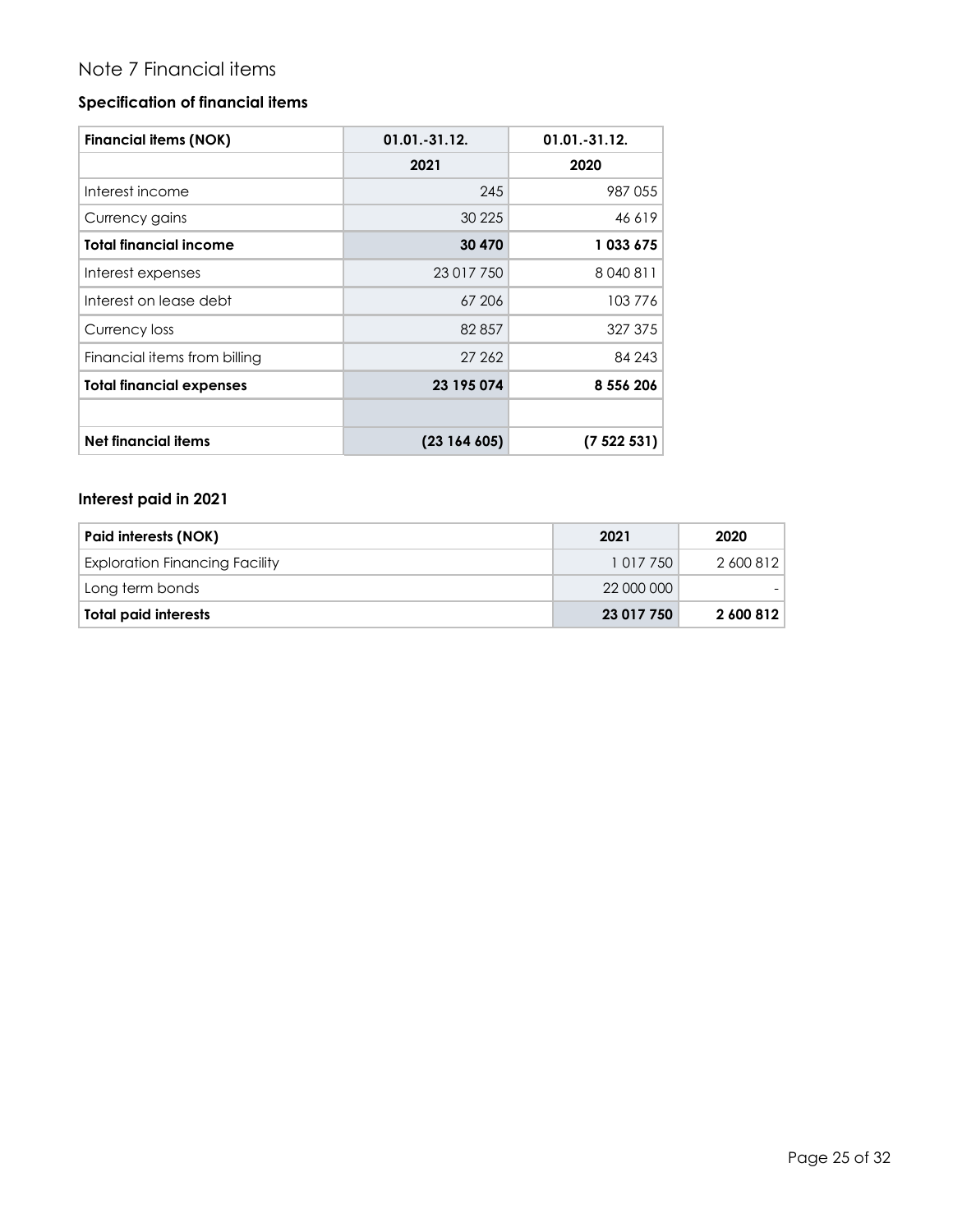#### <span id="page-25-0"></span>Note 8 Tax

| Tax for the period (NOK)            | $01.01.-31.12.$ | $01.01.-31.12.$ |
|-------------------------------------|-----------------|-----------------|
|                                     | 2021            | 2020            |
| Current year tax payable/receivable | (17739092)      | (40 169 170)    |
| Change in current year deferred tax | 7 280 016       | (4012977)       |
| Tax expense $(+)/$ income $(-)$     | (10459076)      | (44 182 147)    |

| Calculated tax payable (-)/tax receivable (+) (NOK) | $01.01 - 31.12$ . | $01.01 - 31.12$ . |
|-----------------------------------------------------|-------------------|-------------------|
|                                                     | 2021              | 2020              |
| Tax payable/receivable at beginning of period       | 40 169 171        | 72 648 835        |
| Current year tax payable/receivable                 | 17 739 092        | 40 169 170        |
| Net tax payment/refund                              | (40 146 217)      | (72 648 835)      |
| Net tax payable (-)/receivable (+)                  | 17 762 046        | 40 169 171        |
| Tax receivable included as current assets (+)       | 17 762 046        | 40 169 171        |

| Specification of deferred tax asset (NOK) | $01.01.-31.12.$ | $01.01 - 31.12$ . |
|-------------------------------------------|-----------------|-------------------|
|                                           | 2021            | 2020              |
| Property, plant and equipment             | (847 798)       | 6642976           |
| Capitalised financial items               | (2037313)       | (2139605)         |
| Tax losses carried forward                | 12 335 634      | 12 262 062        |
| Prior year adjustment                     |                 | (34894)           |
| <b>Total deferred tax assets</b>          | 9 450 523       | 16 730 539        |

Companies operating on the NCS under the offshore tax regime can claim the tax value of any unused tax losses or other tax credits related to its offshore activities to be paid in cash (including interest) from the tax authorities when operations cease. Deferred tax assets that are based on offshore tax losses carried forward are therefore recognised in full.

| <b>Reconciliation of tax expense (NOK)</b>  | $01.01.-31.12.$ | 01.01.-31.12. |
|---------------------------------------------|-----------------|---------------|
|                                             | 2021            | 2020          |
| 78% tax rate on profit/loss before tax      | (29 537 895)    | (47 677 602)  |
| Other non-deductible costs                  | 8 0 20 3 24     | 3 493 091     |
| Tax effect of uplift                        | (621418)        | (1442594)     |
| Effect of temporary tax changes             | (800111)        | (183900)      |
| Interest lease                              | (37 636)        | (58115)       |
| Tax effect of financial and other 22% items | 12972179        | 2 280 081     |
| Net financials deductible 56%               | (403902)        | (361754)      |
| Interest on losses carried forward          | (44248)         | (157361)      |
| Prior period adjustment                     | (6370)          | (73993)       |
| Tax expense $(+)/$ income $(-)$             | (10459077)      | (44182147)    |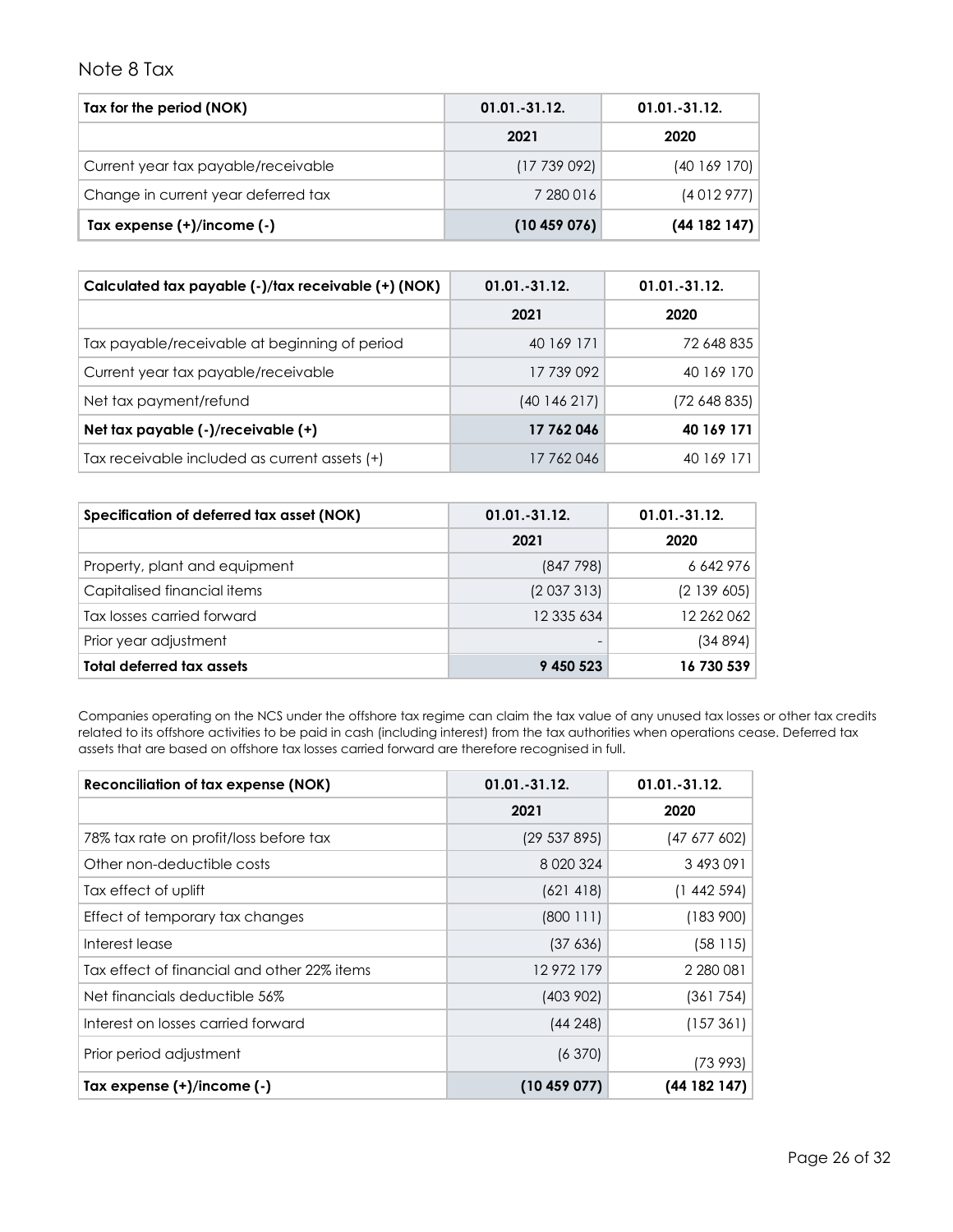#### <span id="page-26-0"></span>**Specification of trade and other receivables**

| Trade and other receivables (NOK)                           | $01.01 - 31.12$ . | $01.01.-31.12.$ |
|-------------------------------------------------------------|-------------------|-----------------|
|                                                             | 2021              | 2020            |
| Accounts receivables                                        | 6 336 920         | 5 580 296       |
| Receivables related to license acquisitions (pro&contra)    |                   | 4 787 221       |
| Prepayments                                                 | 2086782           | 1 900 267       |
| Other receivables, including balances with license partners | 6 262 555         | 1 241 040       |
| <b>Totals</b>                                               | 14 686 257        | 13 508 825      |

The receivables all mature within one year.

## <span id="page-26-1"></span>Note 10 Trade, other payables and provisions

#### **Specification of trade, other payables and provisions**

| Trade, other payables and provisions (NOK)     | $01.01 - 31.12$ . | $01.01.-31.12.$ |
|------------------------------------------------|-------------------|-----------------|
|                                                | 2021              | 2020            |
| Accounts payable                               | 1 864 880         | 3 486 975       |
| Accrued public charges and indirect taxes      | 1 105 275         | 1038941         |
| Payroll liabilities                            | 4 2 2 3 3 7 5     | 4 0 30 2 70     |
| Accrued interest                               | 1989041           | 1989041         |
| Other accruals                                 |                   |                 |
| Share of other current liabilities in licenses | 3 945 152         | 469 562         |
| <b>Totals</b>                                  | 13 127 724        | 11 014 789      |

#### <span id="page-26-2"></span>Note 11 Bonds

| <b>Bonds (NOK)</b>                 | Maturity | 31.12.2021 | 31.12.2020              |
|------------------------------------|----------|------------|-------------------------|
| Senior secured bond 8.000% (20/30) | Nov 2030 |            | 275 000 000 275 000 000 |

The bond issue of MNOK 275 was effectuated in 2020, and the funds were paid to the company in November 2020.

The bond is carried at nominal value. Interest is paid on a quarterly basis. The bond does not have financial covenants. See note 1.16 for the repayment schedule. The 5% working interest in Polarled JV is pledged as security for the bond issue. Book value of pledged assets is MNOK 230.0.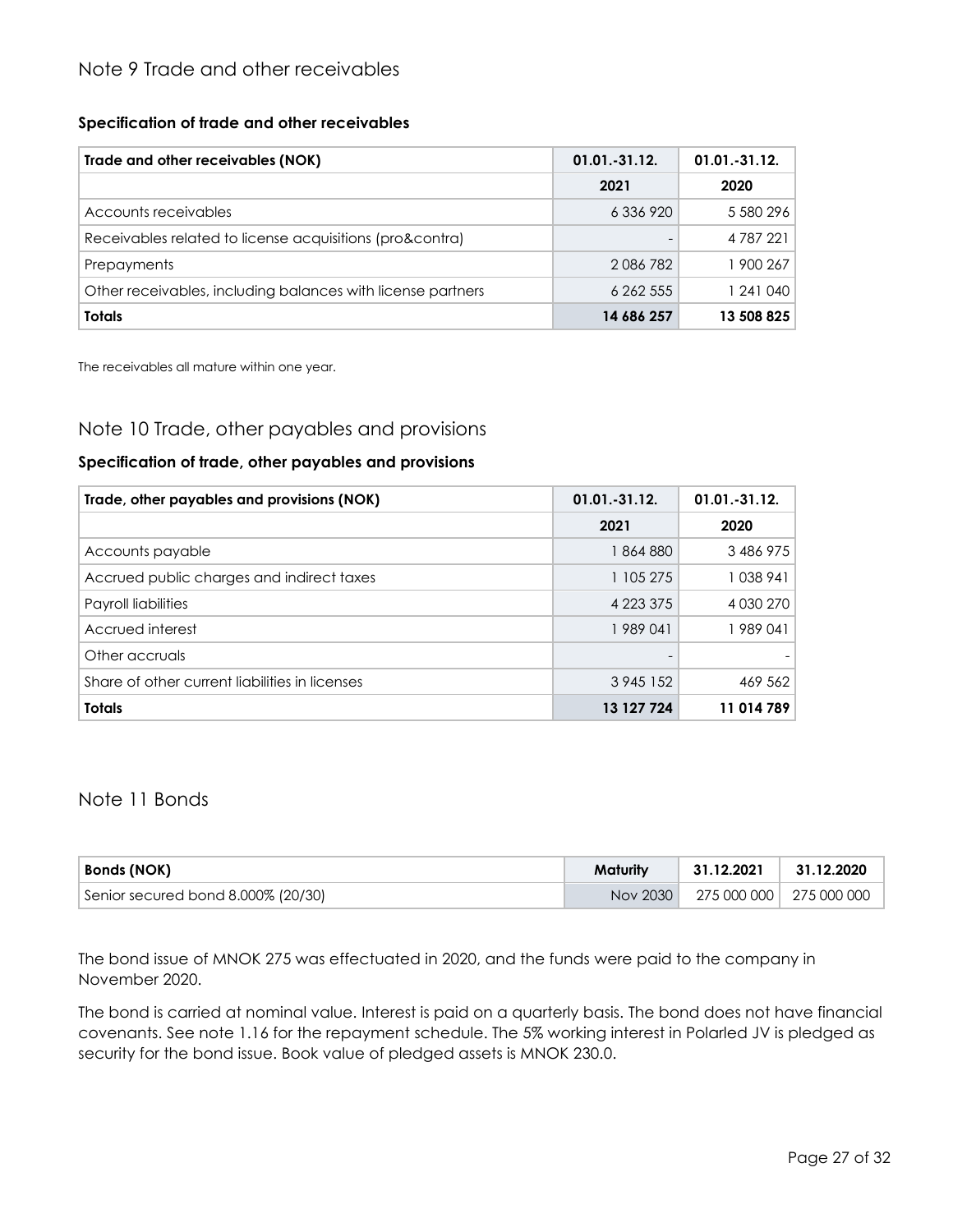# <span id="page-27-0"></span>Note 12 Other Interest- bearing debt

| Other interest-bearing debt (NOK)     | 31.12.2021 | 31.12.2020 |
|---------------------------------------|------------|------------|
| <b>Exploration Financing Facility</b> | 17 500 000 | 32 734 643 |
| Long-term lease debt                  | 478 189    | 585 139    |
| Short-term lease debt                 | 1 122 560  | 1 122 560  |
| Total                                 | 19 100 749 | 35 442 342 |

| <b>Exploration Financing Facility cash movements (NOK)</b> | 31.12.2021 | 31.12.2020 |
|------------------------------------------------------------|------------|------------|
| Exploration Financing Facility at the start of the period  | 32 734 643 | 65 912 000 |
| Utilisation of facility in the period                      | 17 500 000 | 40 457 000 |
| Repayment of loan in the period                            | (32734643) | (73634357) |
| Exploration Financing Facility at the end of the period    | 17 500 000 | 32 734 643 |

The Exploration Financing Facility agreement for 150 MNOK with Svenska Enskilda Banken (SEB) was originally entered into 18.01.2017, and has been amended in 2018, 2019, 2020 and 2021. After the amendment in 2021 the limit is reduced to 17.5 MNOK. The facility period ended 31.12.2021, with termination date 31.12.2022, or when M Vest Energy receive the exploration tax refunds. The interest consists of Nibor + margin (2.00%). The Financing Facility is limited to 95% of the tax value of relevant exploration costs. As of 31 December 2021, the company have outstanding loan that correspond to 99% of exploration tax refund. The loan amount that exceeds the eligible loan amount will be repaid in Q2 2022. The tax refund is pledged as security under the Exploration Financing Facility.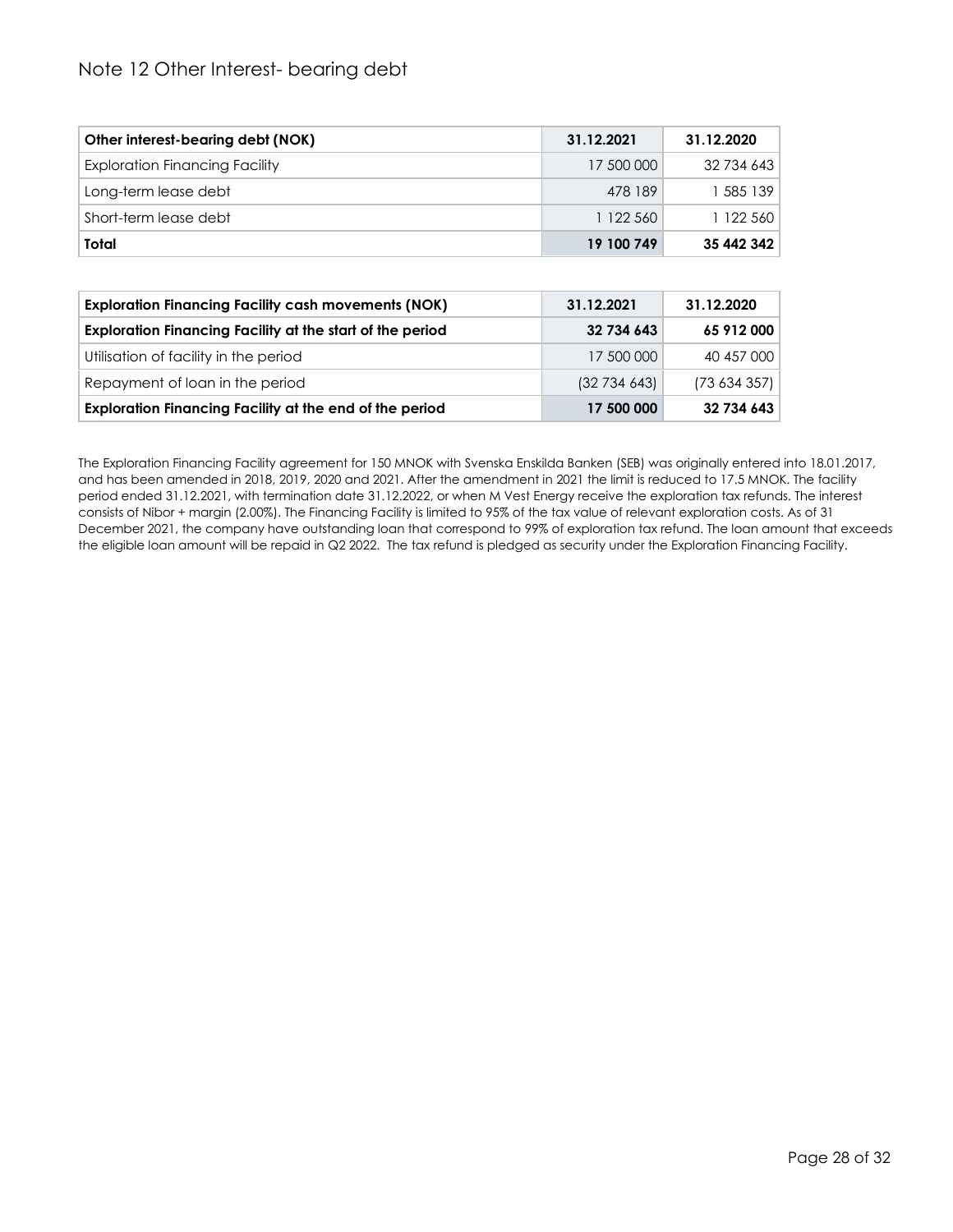# <span id="page-28-0"></span>Note 13 Financial instruments

Financial instruments by category.

Year ended 31 December 2021

| <b>Financial assets</b>      | Loans and<br>receivables | <b>Fair value</b><br>through profit or<br>loss | <b>Total carrying</b><br>amount |
|------------------------------|--------------------------|------------------------------------------------|---------------------------------|
| Trade and other receivables* | 11 892 029               | $\overline{\phantom{0}}$                       | 11 892 029                      |
| Cash and cash equivalents    | 23 701 454               |                                                | 23 701 454                      |
| Total                        | 35 593 483               | -                                              | 35 593 483                      |

| <b>Financial liabilities</b>          | Loans and<br>receivables | <b>Fair value</b><br>through profit or<br>loss | Total carrying<br>amount |
|---------------------------------------|--------------------------|------------------------------------------------|--------------------------|
| Trade and other payables*             | 5 810 032                |                                                | 5 810 032                |
| Interest bearing loans and borrowings | 294 100 749              | $\overline{\phantom{0}}$                       | 294 100 749              |
| Total                                 | 299 910 781              |                                                | 299 910 781              |

\*Prepayments, accrued receivables, VAT, public duties payable and accrue expenses are not included.

Year ended 31 December 2020

| <b>Financial assets</b>      | Loans and<br>receivables | <b>Fair value</b><br>through profit or<br>loss | Total carrying<br>amount |
|------------------------------|--------------------------|------------------------------------------------|--------------------------|
| Trade and other receivables* | 9 0 26 186               |                                                | 9 0 26 186               |
| Cash and cash equivalents    | 26 313 840               |                                                | 26 313 840               |
| <b>Total</b>                 | 35 340 026               | ۰                                              | 35 340 026               |

| <b>Financial liabilities</b>          | Loans and<br>receivables | <b>Fair value</b><br>through profit or<br>loss | <b>Total carrying</b><br>amount |
|---------------------------------------|--------------------------|------------------------------------------------|---------------------------------|
| Trade and other payables*             | 3 956 537                |                                                | 3 956 537                       |
| Interest bearing loans and borrowings | 310 442 342              |                                                | 310 442 342                     |
| Total                                 | 314 398 879              | -                                              | 314 398 879                     |

\*Prepayments, accrued receivables, VAT, public duties payable and accrue expenses are not included.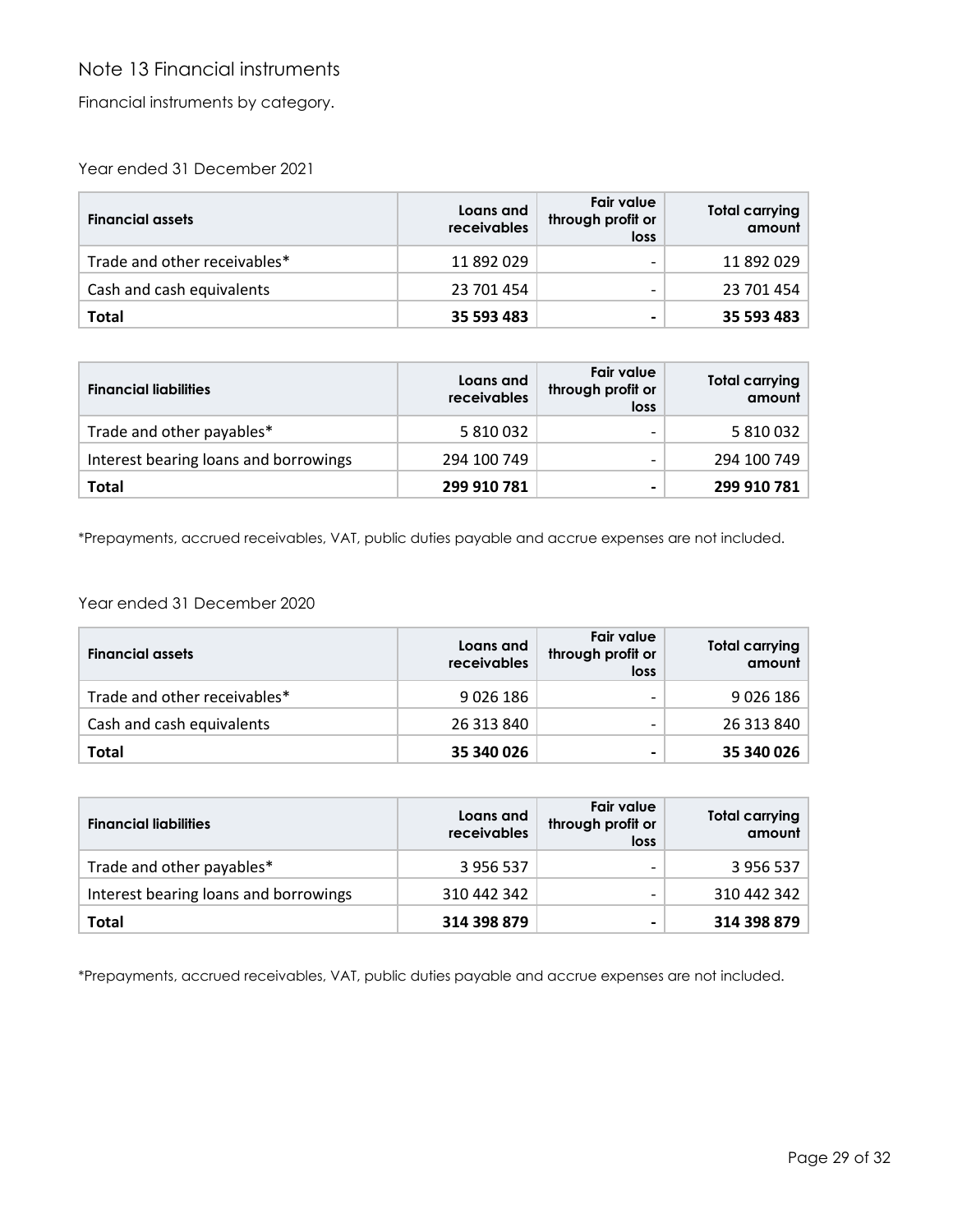# <span id="page-29-0"></span>Note 14 Equity and shareholders

| <b>Shareholders</b> | A-shares | <b>B-shares</b> | <b>Total shares</b> |
|---------------------|----------|-----------------|---------------------|
| M Vest AS           | 14850    | 45 750          | 60 600              |
| Jonny Hesthammer AS | 6 0 0 0  | -               | 6 0 0 0             |
| Alpha Sigma AS      | 4 5 7 5  | -               | 4 5 7 5             |
| Buena Vida AS       | 4 5 7 5  | $\blacksquare$  | 4 5 7 5             |
| <b>Total</b>        | 30 000   | 45 750          | 75 750              |

The company has 30,000 A shares and 45,750 B shares, each with a nominal value of NOK 1.

The A shares carry full economic rights and full voting rights.

The B shares do not have voting rights in the General Assembly but have otherwise equal rights to the A shares.

Equity changes are found in the Statement of Changes in Equity.

#### **Shares owned by members of the board and CEO**

Chair of the board, Lars Moldestad, owns 20% of the shares in M Vest AS through Molasset AS. CEO and member of the board, Jonny Hesthammer, owns 90% of the shares in Jonny Hesthammer AS.

#### <span id="page-29-1"></span>Note 15 Cash and cash equivalents

| (NOK)                                    | 31.12.2021    | 31.12.2020 |
|------------------------------------------|---------------|------------|
| Bank deposits, unrestricted              | 21 386 981    | 24 518 651 |
| Bank deposit, employee taxes, restricted | 2 3 1 4 4 7 3 | 1 795 189  |
| <b>Total cash and cash equivalents</b>   | 23 701 454    | 26 313 840 |

#### <span id="page-29-2"></span>Note 16 Earnings per share

Earnings per share is calculated by dividing the year's profit attributable to ordinary equity holders of the company, which was NOK -27 410 020 (NOK -16 942 984 in 2020) by the year's weighted average number of outstanding ordinary shares, which was 75,750 (40,875 in 2020). There are no option schemes or convertible bonds in the company, meaning there is no difference between the ordinary and diluted earnings per share

| <b>Earnings per share (NOK)</b>                           | 31.12.2021     | 31.12.2020 |
|-----------------------------------------------------------|----------------|------------|
| Loss for the year attributable to ordinary equity holders | (27, 410, 020) | (16942984) |
| The year's average number of ordinary shares              | 75 750         | 40 875     |
| Earnings per share in NOK                                 | (362)          | (415)      |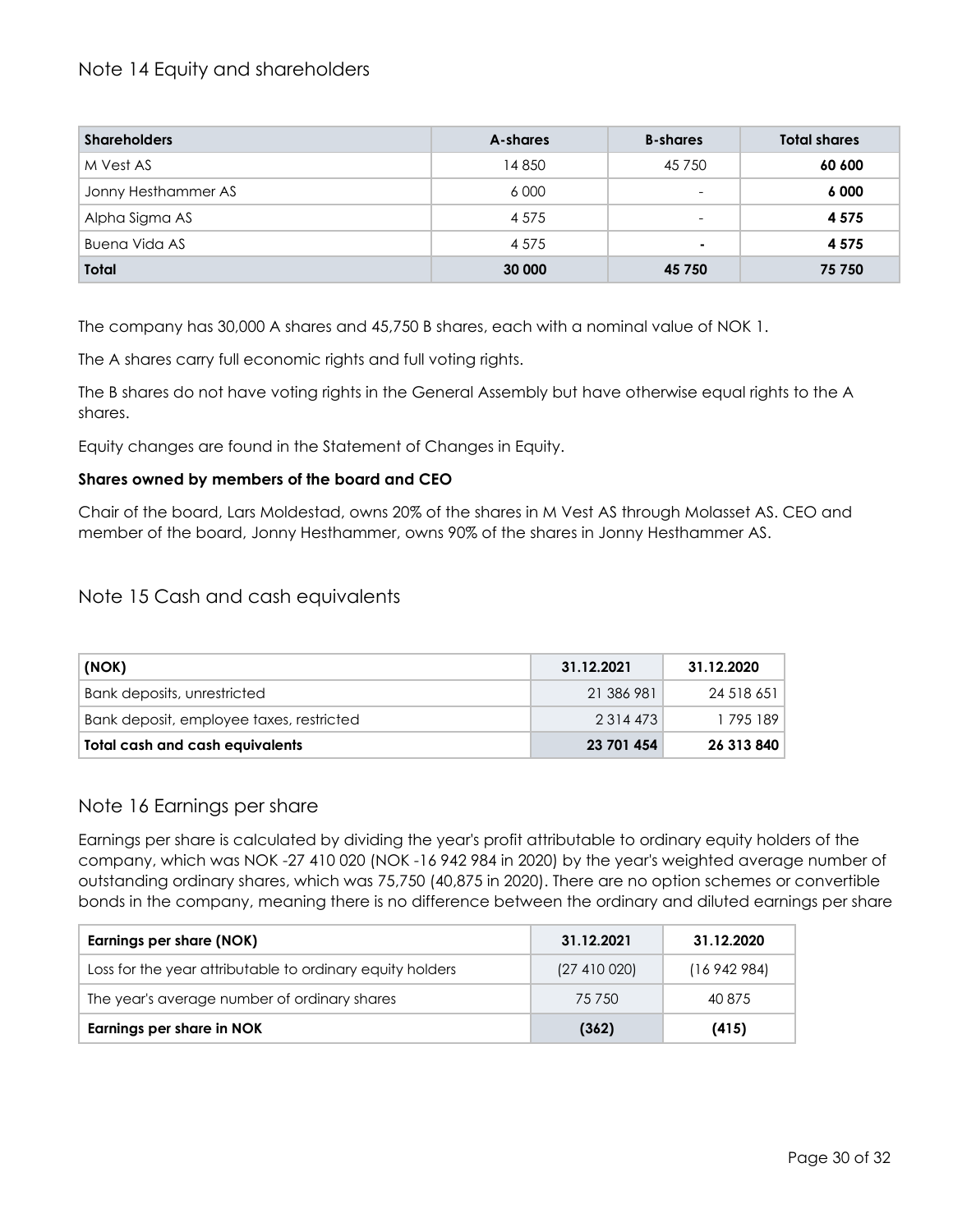# <span id="page-30-0"></span>Note 17 Related party transactions

| <b>Related party</b> | <b>Relation</b>                                                                               | 2021    | 2020      |
|----------------------|-----------------------------------------------------------------------------------------------|---------|-----------|
|                      | MVE's chair of board is chair of<br>Nord Advisors AS   board and owner of Nord<br>Advisors AS | 1961700 | 1 562 400 |

The remuneration is related to purchase of consulting services consisting of strategic support, opportunity analyses, financial advice, risk management and IR-services that is not covered by the permanent employees.

# <span id="page-30-1"></span>Note 18 Commitments and contingencies

#### **Minimum work programme**

The company is required to participate in the approved work programmes for the exploration licenses. For 2022 the license budgets amount to approximately NOK 22,500,000. No wells are committed for 2022.

#### **Liability for damages/insurances**

The company's operations involve risk for damages, including pollution. Installations and operations are covered by an Energy Package Insurance policy. The company also has in place a 12-month Loss of Tariff Income coverage.

## <span id="page-30-2"></span>Note 19 Ownership in Joint Operations

As at 31 December 2021, the company was partner in the following licenses:

<span id="page-30-3"></span>

| <b>Licenses</b> | Ownership | Operator     | License period end |
|-----------------|-----------|--------------|--------------------|
| PL528 & PL528B  | 25%       | Spirit       | 15.05.2047         |
| PL972           | 30%       | <b>OKEA</b>  | Relinquished 2021  |
| PL 1116         | 40%       | <b>OKEA</b>  | 19.02.2028         |
| PL 1130         | 20%       | <i>Inpex</i> | 19.02.2029         |